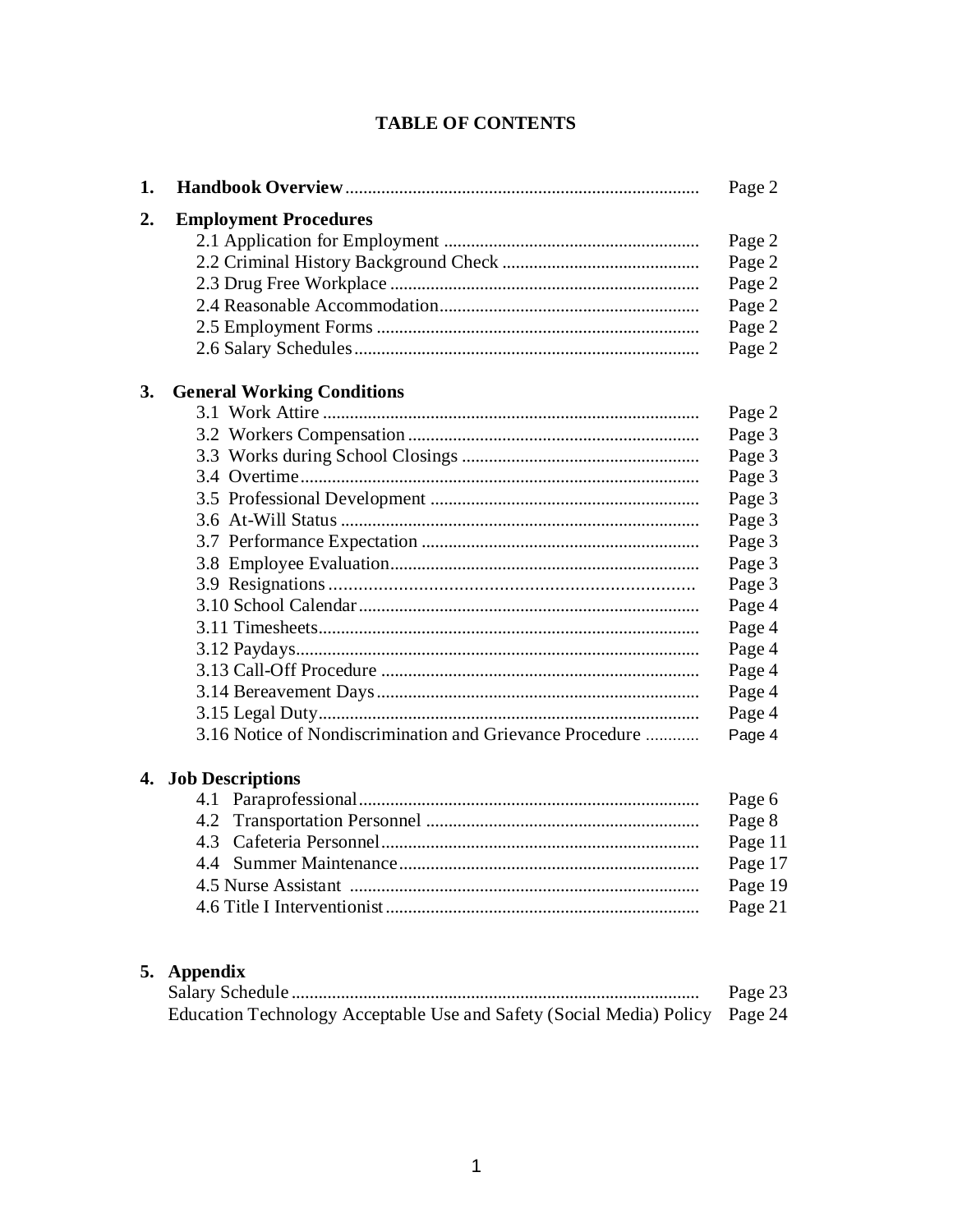### **LAKE STATION COMMUNITY SCHOOLS**

### **PART-TIME PERSONNEL**

### **HANDBOOK**

The mission of the Lake Station Community Schools, in cooperation with parents and the community, is to provide quality-learning opportunities enabling all students to reach their potential. We are dedicated to providing a safe, nurturing environment, which fosters the development of students who will make sound decisions in an ever-changing world.

### **1. Handbook Overview**

This handbook is a reference tool for Lake Station Community Schools' part-time staff that summarizes the Board of School Trustees policies on employment. The handbook is not a contract and is subject to change.

### **2. Employment Procedures**

- 2.1 **Application for Employment**. All prospective part-time employees will complete an application online at [www.lakes.k12.in.us.](http://www.lakes.k12.in.us/) Official employment is only with the authority of the Board of School Trustees acting upon the recommendation of the Superintendent.
- 2.2 **Criminal History Background Check**. All new part-time employees are required to have a criminal history background check completed prior to employment. This is done by going to [www.lakes.k12.in.us](http://www.lakes.k12.in.us/) and providing the requested information. The prospective employee is responsible for the cost of the criminal background. The criminal background check will be considered in whether or not to offer employment to the prospective employee.
- 2.3 **Drug Free Workplace**. All part-time employees shall review the district's Drug and Alcohol Policy, Board Policy 4122.01. Compliance with the policy is a condition of employment.
- 2.4 **Reasonable Accommodation**. Part-time employees are expected to disclose any disability that would require the district to determine if reasonable accommodations can be made which would enable the employee to continue employment.
- 2.5 **Employment Forms**. The following forms shall be completed prior to employment: W-4 Federal and State Income Tax Withholding, I-9 Employee Eligibility Verification, Direct Deposit, emergency contact information, and other necessary forms.
- 2.6 **Salary Schedules**. Salaries for all part-time staff are assigned according to the Board approved schedule for that given job designation. See Appendix for current salary schedules.

### **3. General Working Conditions**

3.1 **Work Attire**. Part-time employees are expected to report to work appropriately dressed and are expected to be neat and clean. A part-time employee's appearance shall not be so extreme as to pose a safety hazard to self or others. Hair shall be of reasonable length (a hairnet may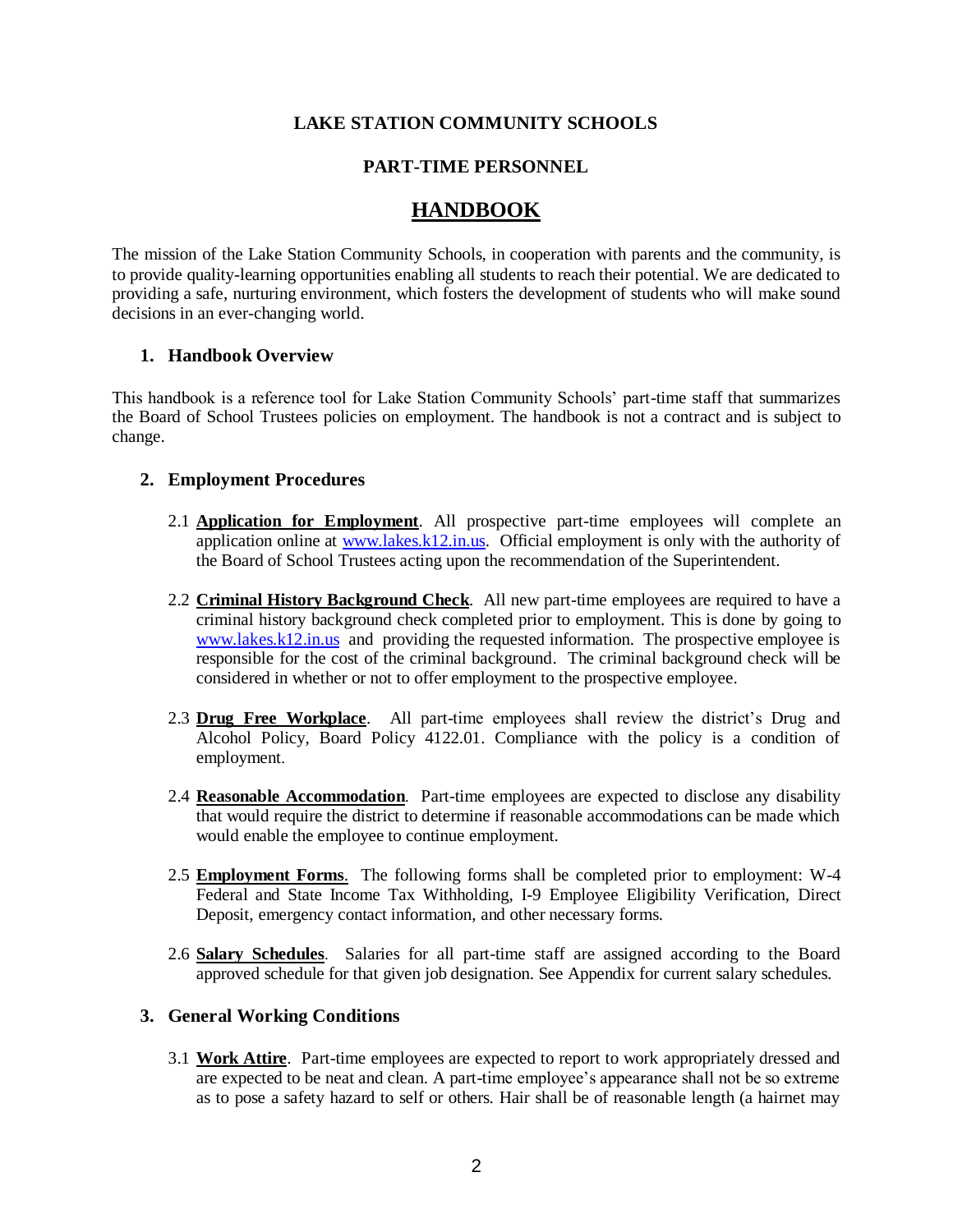be required). A part-time employee shall not wear any item that impedes or restricts his or her required work duties such as sunglasses or large jewelry.

- 3.2 **Workers Compensation**. Indiana workers compensation and occupational disease laws apply to all employees of Lake Station Community Schools. In order to substantiate claims for medical bills and lost time accidents under these laws, **all on-the-job injuries must be reported to the employee's supervisor immediately. Employees will go to the North Shore Clinic on Central Ave. to be examined. An accident report must be filed with the Superintendent's office within forty eight hours following the accident.**
- 3.3 **Work During School Closings.** All part-time employees will be notified if they are to report to work on days of severe weather via the "One Call Now" system or their administrator. If school is closed early due to an emergency condition, all personnel will remain on duty until the close of the regular workday unless formally notified to the contrary by the administration.
- 3.4 **Overtime.** Employees will not be permitted to work in excess of forty (40) hours per week unless specifically authorized by the Superintendent or his designee. All overtime will be paid at the rate of one and one-half times the employee's regular hourly rate. Working more than forty (40) hours per week without authorization may warrant disciplinary action up to and including suspension from work or termination.
- 3.5 **Professional Development.** Requests to attend workshops or conferences that directly relate to the employee's work shall be directed to the immediate supervisor for approval. If approved by the immediate supervisor, he/she who will forward the request to the Superintendent with their recommendation to approve for final consideration and approval by the superintendent. The Board may reimburse the employee for registration fees, reasonable lodging, and meals. Reimbursement for meals shall not exceed forty dollars (\$40.00) per diem. All reimbursements shall be based on original itemized receipts and submitted on the approved claim form with a maximum of \$1,000.00 per claim.
- 3.6 **At-Will Status.** All part-time personnel are at-will employees. Employment can be terminated at any time by the school district with or without cause. The Superintendent may tentatively suspend, with or without pay, and/or dismiss part-time staff from employment, subject to the final approval of the Board.
- 3.7 **Performance Expectation.** It is expressly understood that continued employment by the district is dependent upon the satisfactory performance by the individual of all duties that are considered part of the job. Any part-time employee may be dismissed for reasons considered by the Board of School Trustees as being undesirable.
- 3.8 **Employee Evaluations.** The immediate administrative supervisor shall evaluate all part-time staff annually. A conference shall be held with each part-time employee to review performance. A copy of each completed evaluation form shall be submitted to the employee and to the Superintendent of Schools.
- 3.9 **Resignations.** A part-time employee can terminate employment at any time. A notice of 30 days is requested when a part-time employee chooses to resign. The part-time employee must inform the Superintendent and the Board in writing of their intention to resign.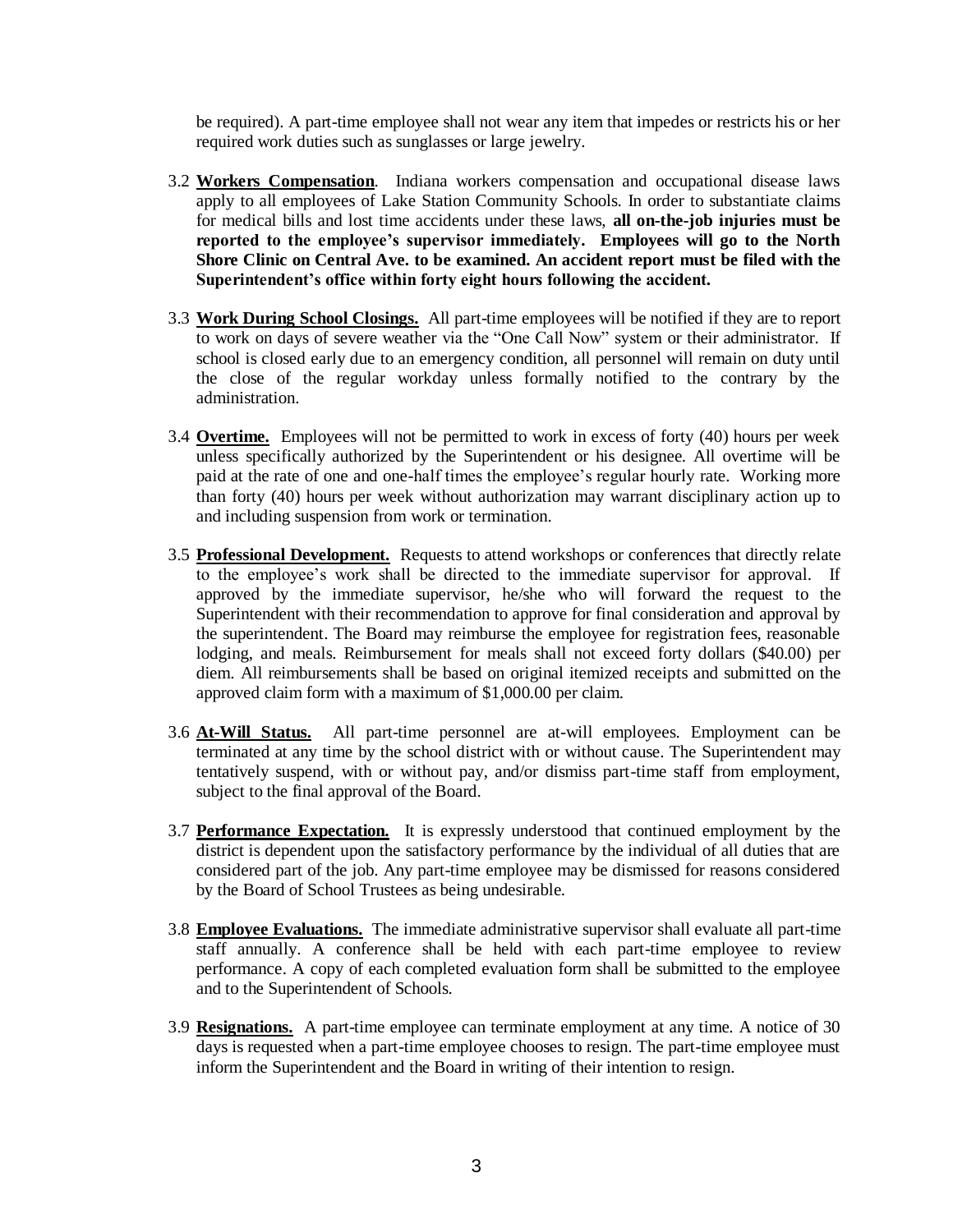- 3.10 **School Calendar.** The Board of School Trustees adopts the school calendar prior to the end of the previous school year.
- 3.11 **Timesheets.** Timesheets are required for all part-time personnel and must be received in the Superintendent's office, hours approved by the employee's immediate supervisor, one week before the scheduled payday, by Friday at noon. Two exceptions would be an evening custodian substitute or bus driver that has a Friday night or Saturday trip, which would be faxed on Monday morning. Should a time clock device be implemented, part time personnel will use it in place of timesheets.
- 3.12 **Paydays.** Employees shall be provided a calendar listing the pay dates.
- 3.13 **Call-Off Procedures.** It is the part-time employee's responsibility to notify the Superintendent's office (962-1159) when he or she will not be able to report for the regular work shift. Cafeteria workers shall report absences to the office of the district food service director. Notification shall be made prior to the day of the absence or no later than 6:30 am on the day of the absence. If a part-time employee becomes ill while on the job, he or she shall contact his or her immediate supervisor for verbal approval to leave work. If a part-time employee is absent more than five (5) days, said employee must have a physician's release certifying the employee's readiness to return to work. The school may request a doctor's verification of illness any time a part-time employee is absent two or more consecutive days.
- 3.14 **Bereavement Days**. A leave of up to five (5) workdays shall be granted without loss of pay immediately following a death in the employee's immediate family. These days are not accumulative and lapse at the end of each school year**.** The family is defined as husband, wife, father, mother, sister, brother, son, daughter, grandchild, grandparent, stepparent, stepchild, a child for whom you have legal custody/guardianship, father-in-law, mother-inlaw, brother-in-law, and sister-in-law, grandparent-in-law, son-in-law, daughter-in-law, sister-in-law, uncle, aunt, nephew or niece, and/or any person who is living in the employee's home as a member of the family. The Superintendent, depending on travel and circumstances, may grant additional days.
- 3.15 **Legal Duty.** A part-time employee who is called for jury duty or subpoenaed to appear before a governmental body or judicial tribunal shall be compensated for the difference between the regular pay and the pay received for the performance of such responsibility.
- 3.16 **Notice of Nondiscrimination and Grievance Procedures.** (Including Title II, Title VI, Title VII, and Title IX, Section 504, Age Act, and ADA)

The Board of Education does not discriminate on the basis of religion, race, color, national origin, sex, disability, gender identification, or age in its programs, activities, or employment. Further, it is the policy of this Corporation to provide an equal opportunity for all students, regardless of race, color, creed, age, disability, religion, gender, gender identification, ancestry, national origin, place of residence within the boundaries of the Corporation, or social or economic background, to learn through the curriculum offered in this Corporation.

### Complaint Procedure

Section I - Any person that believes that s/he has been discriminated against or denied equal opportunity or access to programs or services may file a complaint, which shall be referred to as a grievance, with the Corporation's Civil Rights Coordinator: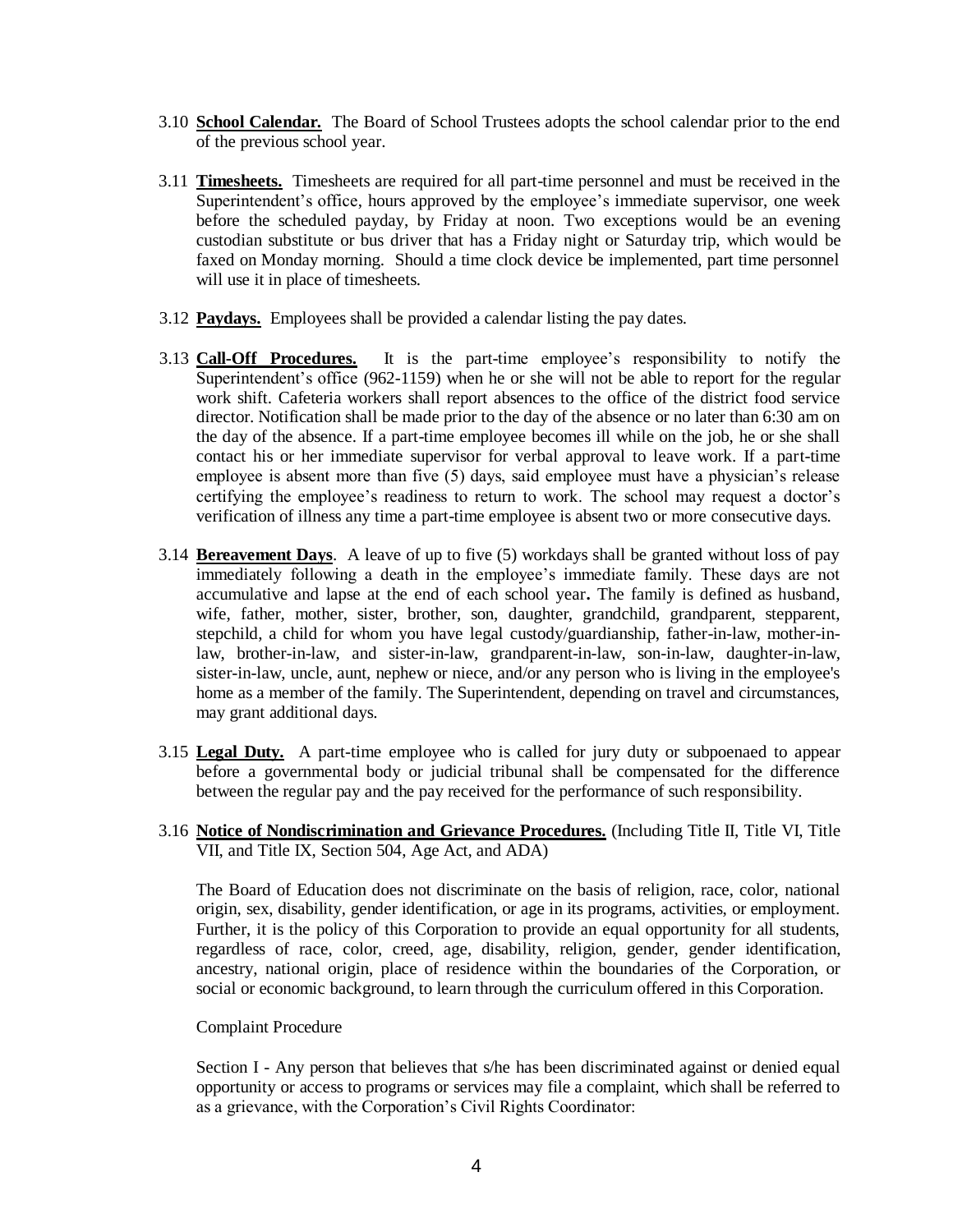Superintendent of Schools or Designee Lake Station Community Schools 2500 Pike Street Lake Station, IN 46405

The individual may also, at any time, contact the U.S. Department of Education, Office of Civil Rights, 401 South State Street, Room 700, Chicago, Illinois, 60605-1202.

Section II - The person who believes s/he has a valid basis for grievance shall discuss the grievance informally and on a verbal basis with the Corporation's Civil Rights Coordinator, who shall in turn investigate the complaint and reply with an answer to the complainant. S/He may initiate formal procedures according to the following steps:

Step 1

A written statement of the grievance signed by the complainant shall be submitted to the Corporation's Civil Rights Coordinator within five (5) business days of receipt of answers to the informal complaint. The Coordinator shall further investigate the matters of grievance and reply in writing to the complainant within five (5) business days.

Step 2

If the complainant wishes to appeal the decision of the Corporation's Civil Rights Coordinator, s/he may submit a signed statement of appeal to the Superintendent of Schools within five (5) business days after receipt of the Coordinator's response. The Superintendent shall meet with all parties involved, formulate a conclusion, and respond in writing to the complainant within ten (10) business days.

#### Step 3

If the complainant remains unsatisfied, s/he may appeal through a signed written statement to the School Board within five (5) business days of his/her receipt of the Superintendent's response in step two. In an attempt to resolve the grievance, the School Board shall meet with the concerned parties and their representative within twenty (20) business days of the receipt of such an appeal. A copy of the Board's disposition of the appeal shall be sent to each concerned party within ten (10) business days of this meeting.

#### Step 4

If at this point the grievance has not been satisfactorily settled, further appeal may be made to the U.S. Department of Education, Office of Civil Rights, 401 South State, Room 700, Chicago, Illinois 60605-1202.

Inquiries concerning the nondiscriminatory policy may be directed to Director, Office for Civil Rights, Department of Education, and Washington, D.C. 20201. The Corporation's Coordinator will investigate all complaints in accordance with this procedure.

Questions on this handbook or on other staff-related Board of School Trustees Policy issues may be directed to the Superintendent's Office

### **4. JOB DESCRIPTIONS**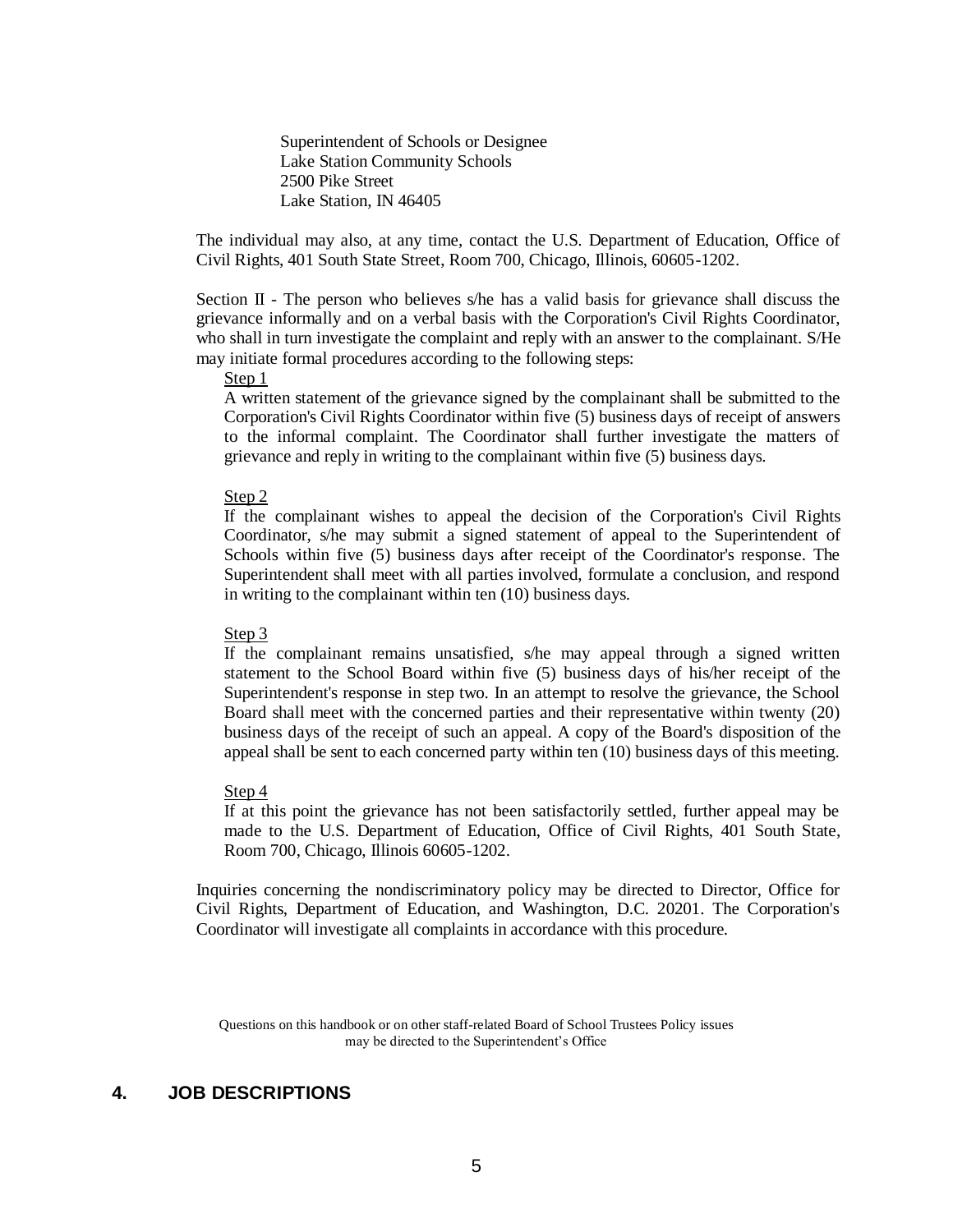### **TITLE: PARAPROFESSIONALS**

- **REPORTS TO:** Building Principal and School Administrators
	- All paraprofessionals may be entitled to compensation for five (5) holidays: Labor Day, Thanksgiving (2), Good Friday, and Memorial Day provided they work the day before and the day after the scheduled holiday/break.
- **SUMMARY**: Assists teaching staff of public elementary school by performing any combination of the following instructional tasks in the classroom.

### **REQUIREMENTS:** To perform this job successfully, an individual must be able to perform each essential function satisfactorily. The requirements listed below are representative of the knowledge, skill, and/or ability required. Reasonable accommodations may be made to enable individuals with disabilities to perform the essential functions.

- A. EDUCATION AND/OR EXPERIENCE: Paraprofessionals shall meet qualifications listed in Board Policy 4120, and are required to pass the praxis exam or have a BS or Teaching degree.
- B. LANGUAGE SKILLS: Ability to read and interpret documents such as safety rules, operating and maintenance instructions, and procedure manuals. Ability to write routine reports and correspondence. Ability to speak effectively before groups of children, parents or employees of the school organization.
- C. MATHEMATICAL SKILL: Ability to apply concepts such as fractions, percentages, ratios, and proportions to practical situations.
- D. REASONING ABILITY: Ability to solve practical problems and deal with a variety of concrete variables in situations where only limited standardization exists. Ability to interpret a variety of instructions furnished in written, oral, diagram, or schedule form.

### **TERMS OF**

**EMPLOYMENT:** The work year shall normally follow the student calendar. Exceptions to this may occur due to funding or other factors. The workweek shall normally be Monday through Friday, six (6) hours per day, five (5) days per week unless other schedules are established to meet school and funding needs. A thirty-minute unpaid lunch period is provided. The building principal will schedule the lunch hour and breaks.

> Paraprofessional openings shall be posted. Those who deem themselves qualified shall apply to the Superintendent. After interview(s), the School Board, upon the Superintendent's recommendation, will take final action.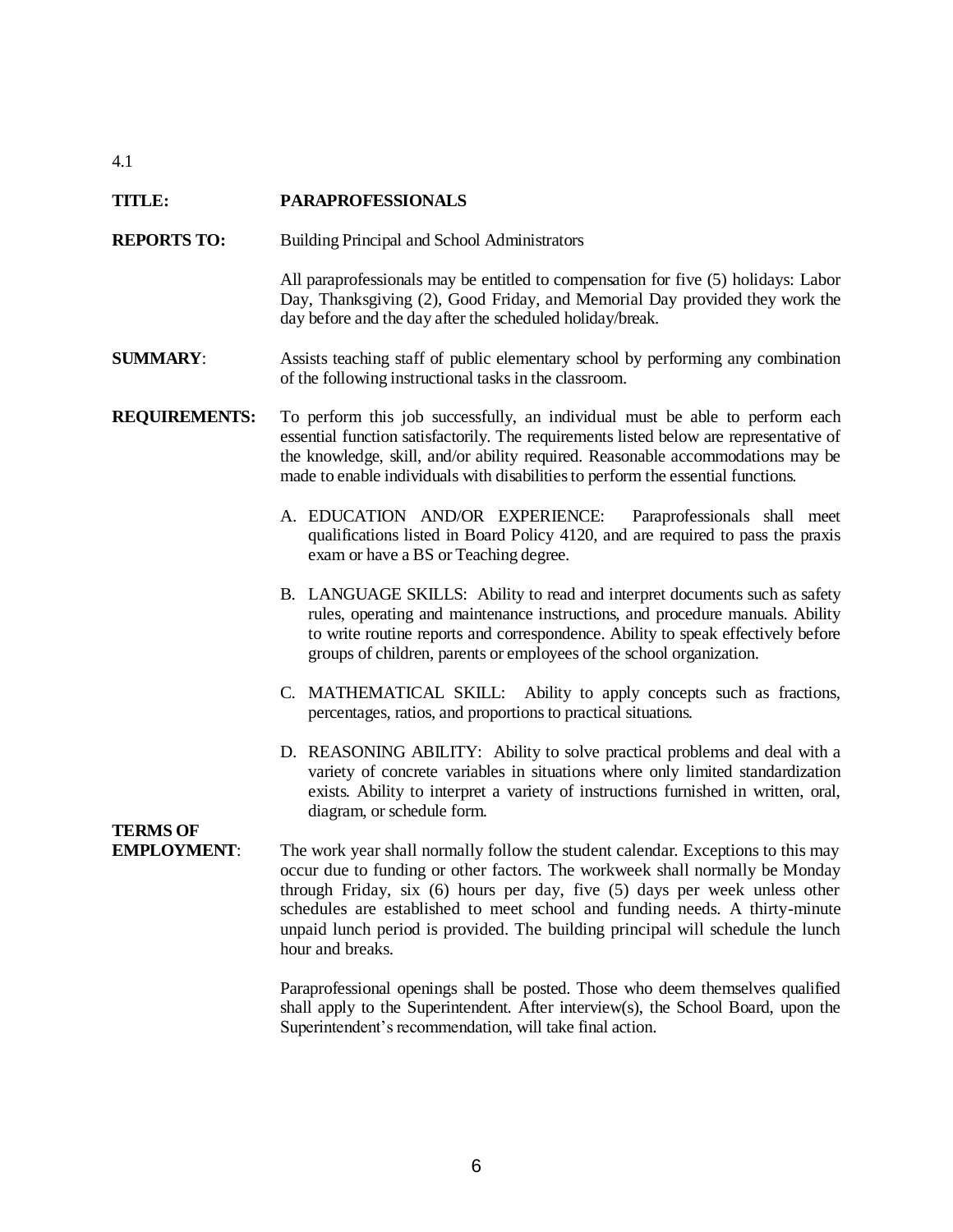| <b>ESSENTIAL</b><br><b>FUNCTIONS:</b> | Include the following. Other duties may be assigned.                                                                                                                                                                                                                                                                                                                                                                                                                                                                                                                                                                                                                                                                                                                      |  |  |  |  |
|---------------------------------------|---------------------------------------------------------------------------------------------------------------------------------------------------------------------------------------------------------------------------------------------------------------------------------------------------------------------------------------------------------------------------------------------------------------------------------------------------------------------------------------------------------------------------------------------------------------------------------------------------------------------------------------------------------------------------------------------------------------------------------------------------------------------------|--|--|--|--|
|                                       | A. Implement teaching strategies developed by the professional teaching staff on<br>an individual or group basis.<br>B. Under the direction of a professional employee, prepare materials for use for<br>group or individual instruction.<br>C. When appropriate, the paraprofessional shall assist the professional teaching<br>staff in maintaining effective communications with the parents and community.<br>Supervise students under the direction of a professional staff member.<br>D.<br>E. Operate any audio-visual equipment necessary for the instruction of students.<br>F. Attend such meetings as may be deemed necessary and appropriate by<br>administrative personnel.<br>G. All other duties assigned by the professional teaching staff or principal. |  |  |  |  |
| PHYSICAL<br><b>DEMANDS:</b>           | The physical demands described here are representative of those that must be met<br>by an employee to successfully perform the essential functions of this job.<br>Reasonable accommodations may be made to enable individuals with disabilities to<br>perform the essential functions.                                                                                                                                                                                                                                                                                                                                                                                                                                                                                   |  |  |  |  |
|                                       | While performing the duties of this job, the employee is regularly required to talk or<br>hear. The employee frequently is required to stand; walk; sit; use hands to finger,<br>handle, or feel objects, tools, or controls; reach with hands and arms; and taste or<br>smell.                                                                                                                                                                                                                                                                                                                                                                                                                                                                                           |  |  |  |  |
|                                       | The employee must frequently lift and/or move up to 10 pounds and occasionally<br>lift and/or move up to 50 pounds. Specific vision abilities required by this job<br>include close vision, distance vision, color vision, peripheral vision, depth<br>perception, and the ability to adjust focus.                                                                                                                                                                                                                                                                                                                                                                                                                                                                       |  |  |  |  |
|                                       | The employee should be able to use the following machines, tools, equipments, and<br>work aids which may be representative, but not all inclusive, of those commonly<br>associated with this type of work: Braille writer, pen, pencil, pointer, slate, stylus,<br>projector, public address system, tape recorder, blackboard, chalk, charts, diagrams,<br>examinations, manuals, maps, publications, reference books, textbooks, and<br>computers.                                                                                                                                                                                                                                                                                                                      |  |  |  |  |
| WORK<br><b>ENVIRONMENT:</b>           | The work environment characteristics described here are representative of those an<br>employee encounters while performing the essential functions of this job.<br>Reasonable accommodations may be made to enable individuals with disabilities to<br>perform the essential functions.                                                                                                                                                                                                                                                                                                                                                                                                                                                                                   |  |  |  |  |
|                                       | The noise level in the work environment is usually moderate.                                                                                                                                                                                                                                                                                                                                                                                                                                                                                                                                                                                                                                                                                                              |  |  |  |  |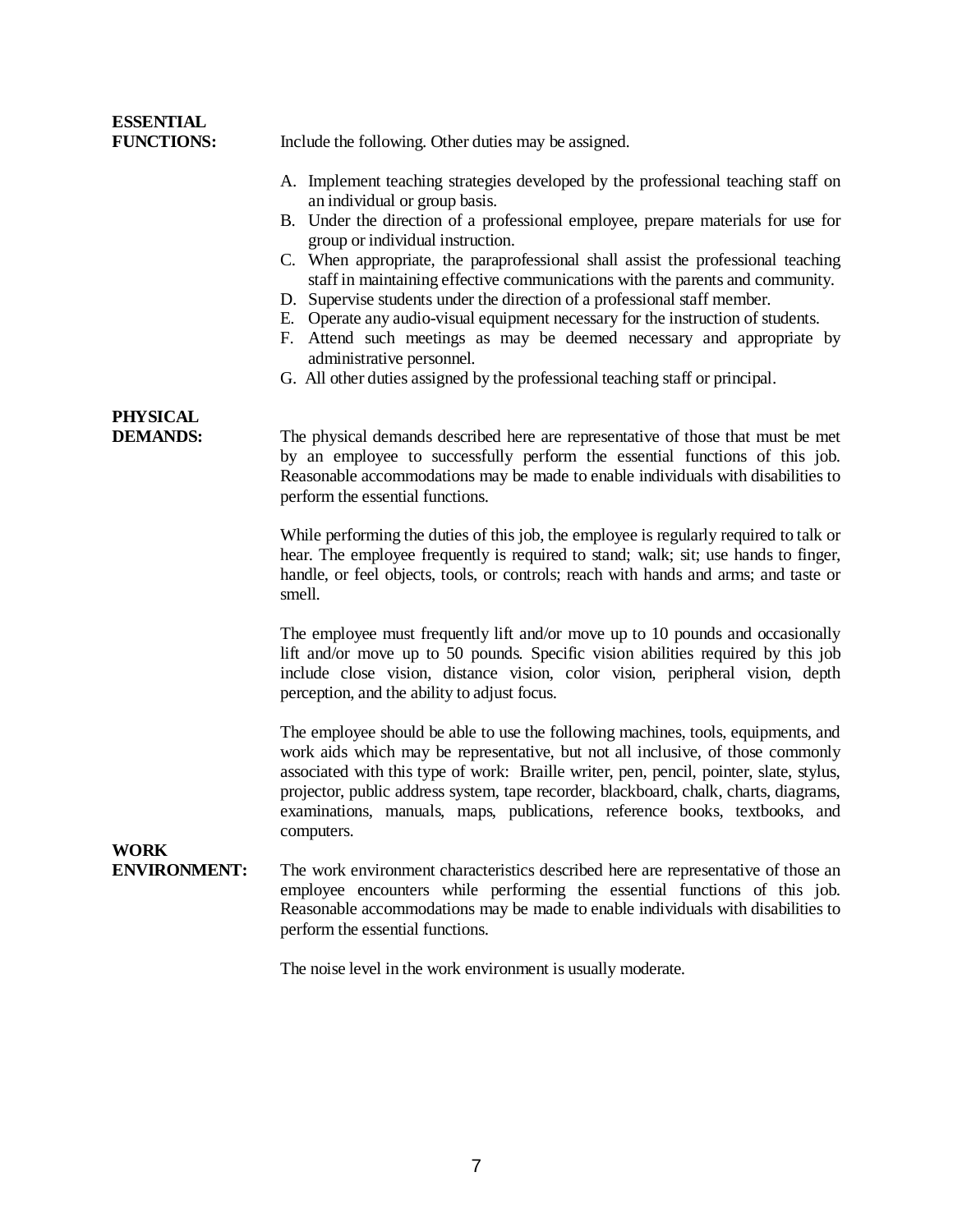#### **TITLE: TRANSPORTATION PERSONNEL**

#### **REPORTS TO:** Transportation Director or Building Principal and School Administrators

All contracted drivers will be paid the following rates for field trips: \$13.00 per hour

In the event of inclement weather conditions and schools are closed, contracted drivers and bus aides will be paid a maximum of one (1) day salary during an academic school year.

All contracted drivers and bus aides may be entitled to compensation for five (5) holidays: Labor Day, Thanksgiving (2), Good Friday, and Memorial Day provided they work the day before and the day after the scheduled holiday.

### **SUMMARY:** Driver: Drives school busses and other school vehicles to transport students, faculty, and administrative staff by performing the following duties:

Aide: Monitors conduct of students on school bus to maintain discipline and safety by performing the following duties:

- **REQUIREMENTS:** To perform these jobs successfully, an individual must be able to perform each essential function satisfactorily. The requirements listed below are representative of the knowledge, skill, and/or ability required. Reasonable accommodations may be made to enable individuals with disabilities to perform the essential functions. All contracted drivers shall meet the qualifications and physical characteristics listed in Board Policy 4120 in order to drive a school bus.
	- A. EDUCATION AND/OR EXPERIENCE: High school diploma or general education degree (GED).
	- B. LANGUAGE SKILLS: Ability to read and comprehend simple instructions, short correspondence, and memos. Ability to write simple correspondence. Ability to effectively present information in both one-on-one and small group situations to students, faculty, and other employees of the school organization.
	- C. MATHEMATICAL SKILLS: Ability to add, subtract, multiply, and divide in all units of measure, using whole numbers, common fractions, and decimals.
	- D. REASONING ABILITY: Ability to apply common sense understanding to carry out instructions furnished in written, oral, or diagram form. Ability to deal with problems involving several concrete variables in standardized situations.
	- E. CERTIFICATES, LICENSES, REGISTRATIONS:

Driver: Must possess a valid state commercial bus driver's license. Aide: Must possess a valid state driver's license - operators permit.

### **TERMS OF**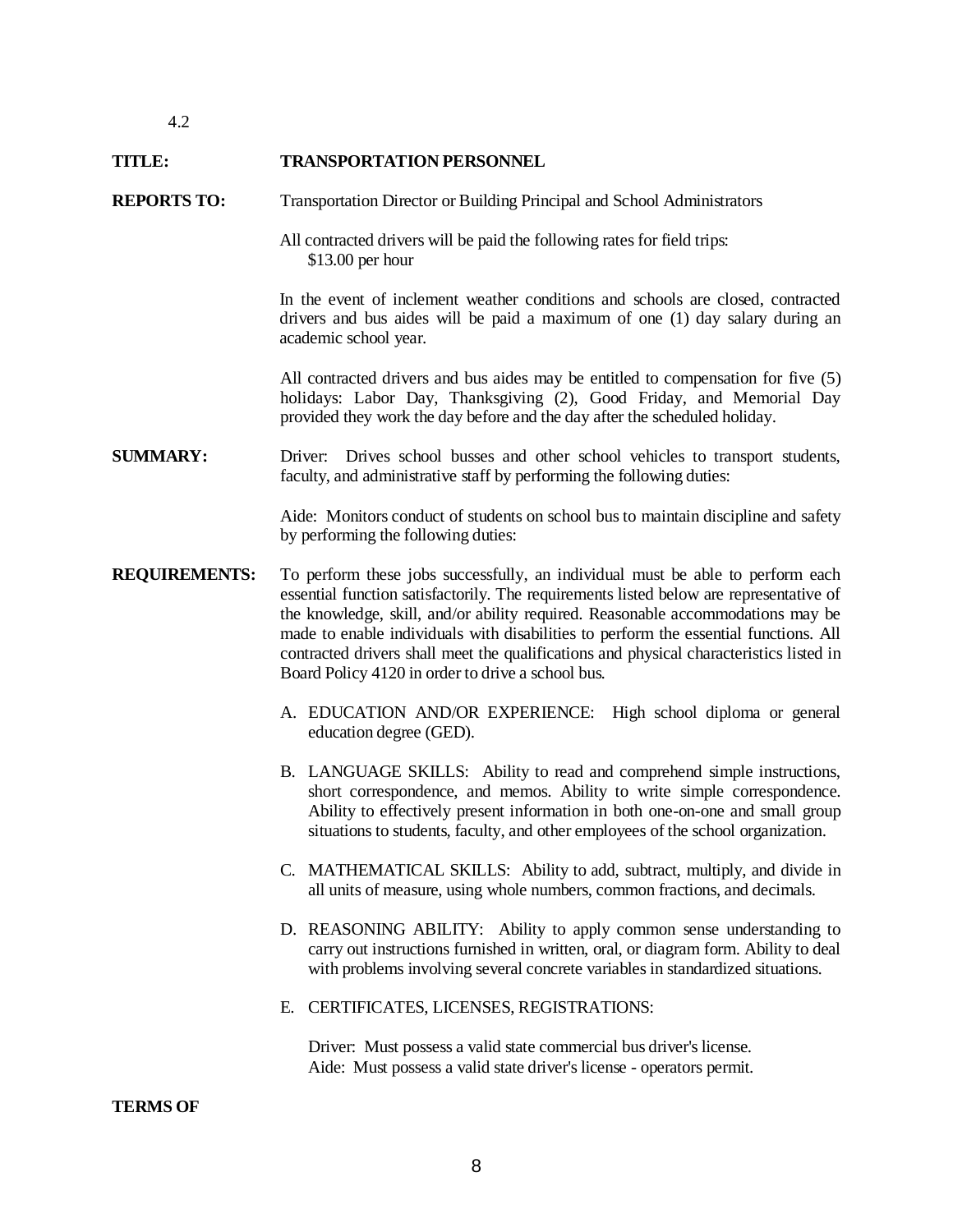| <b>EMPLOYMENT:</b> | The work year shall normally follow the student calendar. Exceptions to this may<br>occur. The workweek shall be Monday through Friday. The workday shall be<br>established annually in the fall just prior to the beginning of school. Adjustments<br>to each employee's workday may be necessary due to the varying lengths of bus<br>routes, changes in building schedules, and additional assignments made<br>necessary by field trips or athletic trips. |  |  |  |  |
|--------------------|---------------------------------------------------------------------------------------------------------------------------------------------------------------------------------------------------------------------------------------------------------------------------------------------------------------------------------------------------------------------------------------------------------------------------------------------------------------|--|--|--|--|
| <b>ESSENTIAL</b>   | Transportation openings shall be posted. Those who deem themselves qualified<br>shall apply to the Superintendent. After interview(s), the School Board, upon the<br>Superintendent's recommendation, will take final action.                                                                                                                                                                                                                                 |  |  |  |  |
|                    |                                                                                                                                                                                                                                                                                                                                                                                                                                                               |  |  |  |  |
| <b>FINCTIONS.</b>  | Include the following Other duties may be assigned:                                                                                                                                                                                                                                                                                                                                                                                                           |  |  |  |  |

**FUNCTIONS:** Include the following. Other duties may be assigned:

### **Drivers**

- A. Obey all State and Local laws and regulations regarding the transportation of students.
- B. Operate their assigned vehicle on the prescribed route in a safe and efficient manner.
- C. Supervise the students in their charge so that all recommended and required safety rules are obeyed.
- D. Uphold the rules and regulations regarding student conduct.
- E. Report all accidents and/or mechanical problems immediately.
- F. Complete and maintain all the prescribed forms, reports, and logs.
- G. Maintain the cleanliness of the vehicle assigned in the prescribed manner.
- H. Attend any such meetings as may be deemed necessary and appropriate by the administration.
- I. Complete any additional tasks that may be deemed necessary and appropriate by the Superintendent or his designee.

### **Aide**

- A. Supervises students in their charge.
- B. Upholds the rules/regulations regarding student conduct.
- C. Attends meetings as deemed necessary and appropriate by the administration.
- D. Other duties as assigned by Superintendent or his designee.

# **PHYSICAL**

**DEMANDS:** The physical demands described here are representative of those that must be met by an employee to successfully perform the essential functions of this job. Reasonable accommodations may be made to enable individuals with disabilities to perform the essential functions.

> While performing the duties of this job, the employee is regularly required to sit and talk or hear. The employee frequently is required to use hands to finger, handle, or feel objects, tools, or controls and reach with hands and arms. The employee is occasionally required to stand; walk; stoop, kneel, crouch, or crawl; and taste or smell.

> The employee must frequently lift and/or move up to 25 pounds and occasionally lift and/or move up to 50 pounds.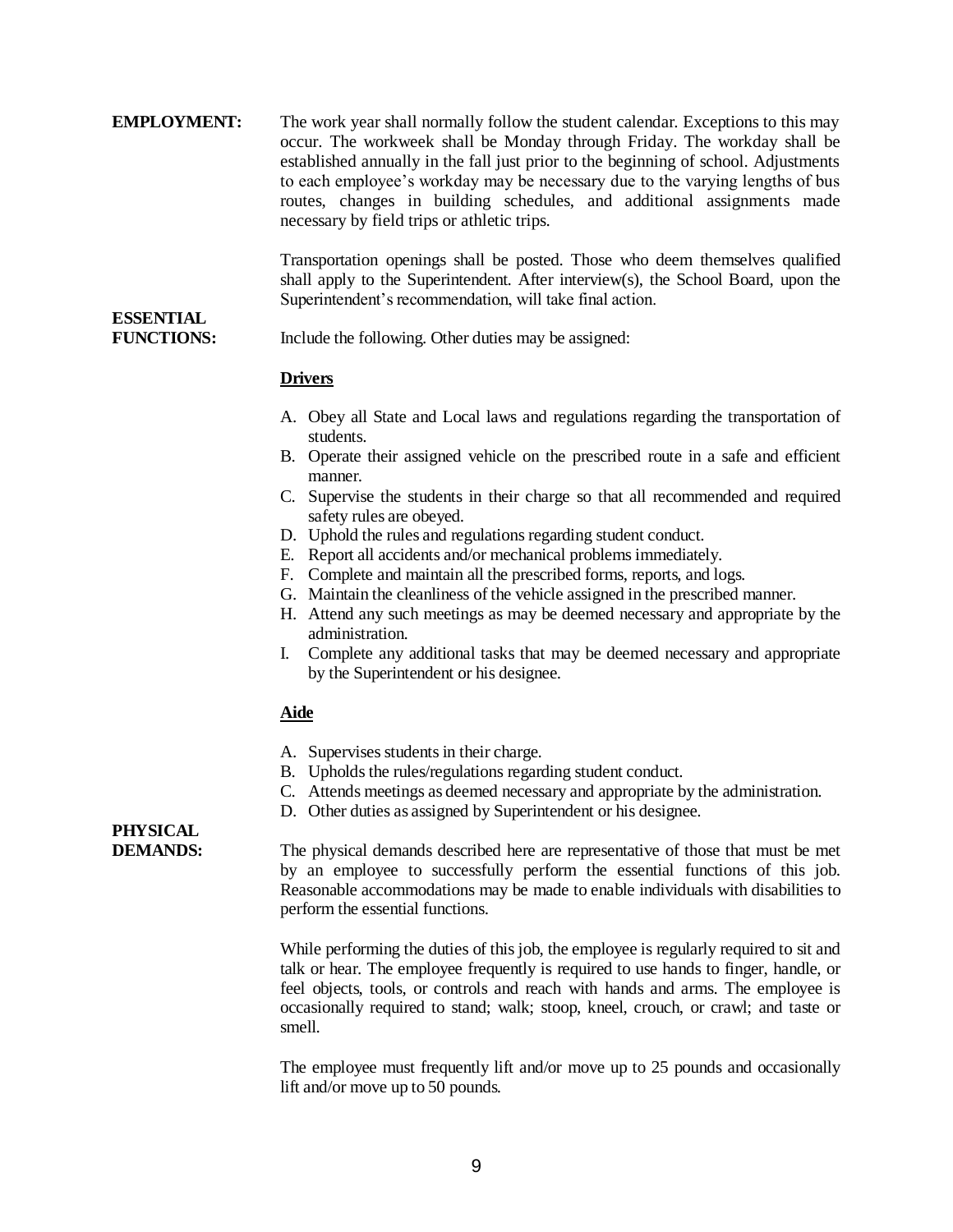Specific vision abilities required by this job include close vision, distance vision, color vision, peripheral vision, depth perception, and the ability to adjust focus. Specifically, the important aspects of vision are:

- A. Acuity, far Clarity of vision at 20 feet or more.
- B. Acuity, near Clarity of vision at 20 inches or less.
- C. Depth Perception Three-dimensional vision. Ability to judge distance and space relationship so as to see objects where and as they actually are.
- D. Field of Vision Area that can be seen up and down or to right or left while eyes are fixed on a given point.
- E. Accommodation Adjustment of lens of eye to bring an object into sharp focus. This item is especially important when doing near-point work at varying distances from eye.
- F. Color Vision Ability to identify and distinguish colors.

### **WORK**

**ENVIRONMENT:** The work environment characteristics described here are representative of those an employee encounters while performing the essential functions of this job. Reasonable accommodations may be made to enable individuals with disabilities to perform the essential functions.

> While performing the duties of this job, the employee is frequently exposed to vibration. The employee occasionally works near moving mechanical parts and in outside weather conditions and is occasionally exposed to fumes or airborne particles.

> The noise level in the work environment is usually loud and is sufficient to cause marked distractions or possible hearing loss.

There are no environmental hazards indicated for this position.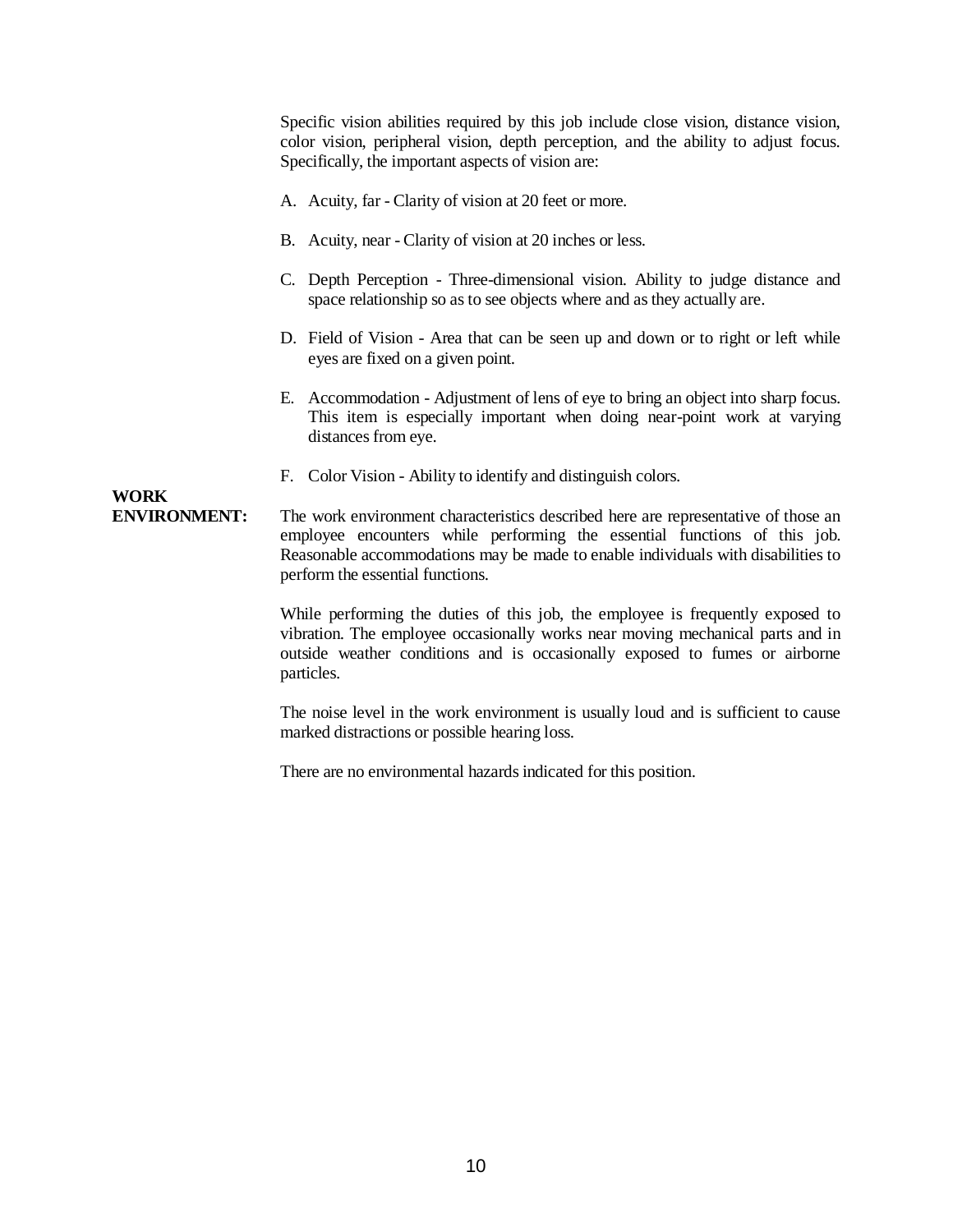#### **TITLE: CAFETERIA PERSONNEL**

#### **REPORTS TO:** Food Service Director or Building Principal and School Administrators

All cafeteria personnel are entitled to compensation for five (5) holidays: Labor Day, Thanksgiving (2), Good Friday, and Memorial Day and Head Cook/Managers, Office Assistant, and Assistant Cook/Baker/Salad Makers are also entitled to compensation for Spring Break (5 days) provided they work the day before and the day after the scheduled holiday/break.

Lake Station Community Schools has established and maintains a qualified 401(a) Annuity Plan for all Head Cook/Managers and the Office Assistant. Contributions are made at the end of each school year of 6% of their annual base salary provided the employee contributes 3% to a tax-sheltered annuity (403b) through payroll deduction. Employees must choose their annuity company from a list approved by the Board (AIG and ING). The employee must sign a salary reduction agreement before deductions can commence. In case of employee death or employment termination during the school year, the current year district contribution will be pro-rated. Vesting takes place on the employee's 401(a) Plan after five (5) years of employment or retirement, whichever comes first. In the case of employee death, the 401(a) Plan is payable to the employee's beneficiary. The dollars from account forfeitures are applied to the district's contributions. Each employee directs the investments of his or /her own 401(a) account. Contributions and earnings of the classified employee's 401(a) plan account shall remain in the 401(a) Plan until vested and one of the qualifying events of death, permanent disability, or termination of employment occurs making it possible for the individual to withdraw or transfer funds.

**SUMMARY:** Head Cook/Manager: A person who, under the supervision of the Food Service Director, has the overall supervisory responsibility of a school food service operation.

> Office Assistant: A person who, under the supervision of the Food Service Director, performs the assigned tasks on a daily basis.

> Assistant Cook/Baker/Salad Maker: A person who, under the direct supervision of a Head Cook/Manager, performs assigned tasks in designated areas.

> Luncheon Worker/Helper: A person who, under the direct supervision of a Head Cook/Manager, performs assigned tasks in designated areas.

**REQUIREMENTS:** To perform this job successfully, an individual must be able to perform each essential function satisfactorily. The requirements listed below are representative of the knowledge, skill, and/or ability required. Reasonable accommodations may be made to enable individuals with disabilities to perform the essential functions. Cafeteria personnel shall meet the qualifications, training and experience as listed in Board Policy 4120 in order to work in the food service department.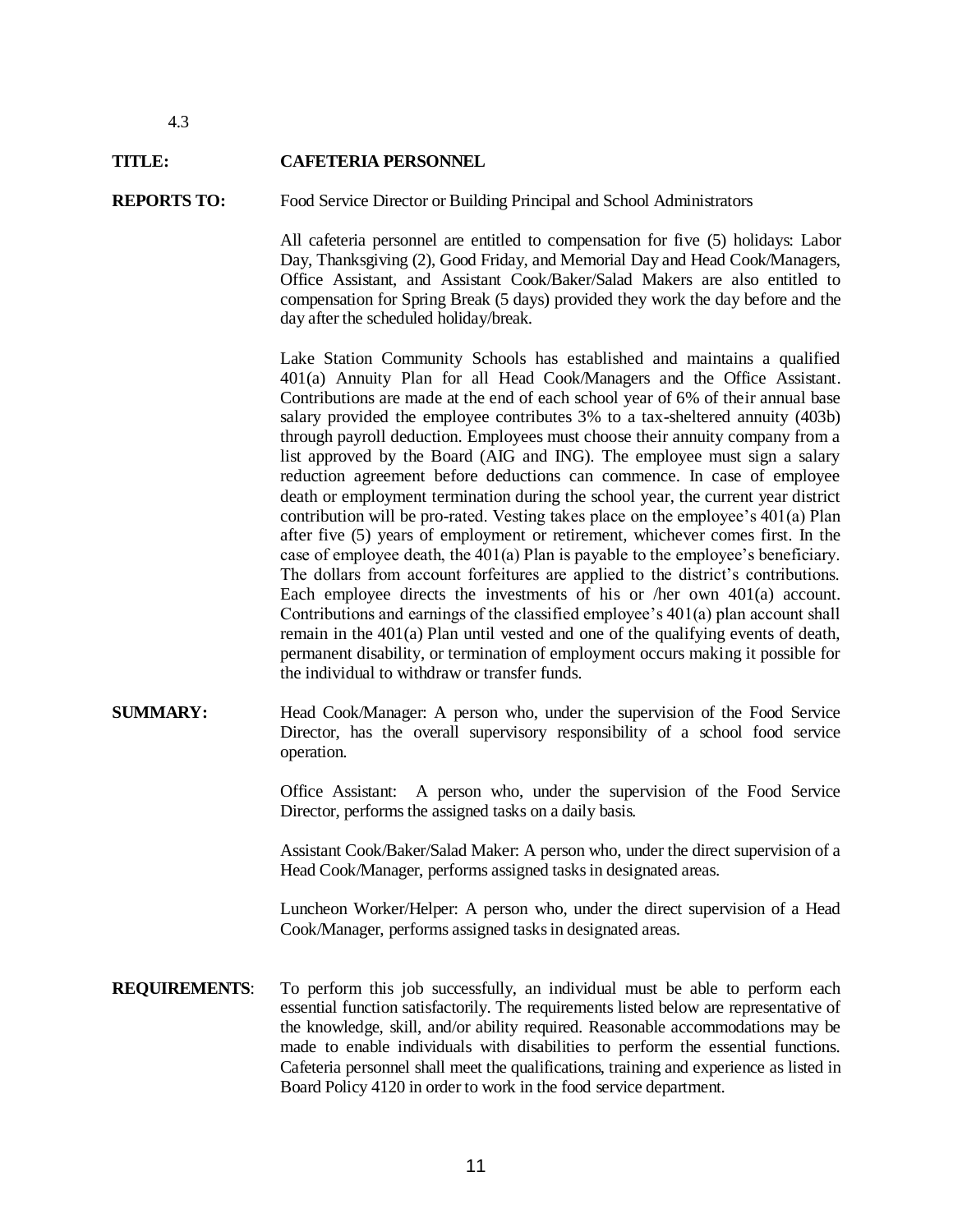- A. EDUCATION AND/OR EXPERIENCE: High school diploma or general education degree (GED).
- B. LANGUAGE SKILLS: Ability to read and comprehend simple instructions, short correspondence, and memos. Ability to write simple correspondence. Ability to effectively present information in one-on-one and small group situations to faculty, students, and other employees of the school.
- C. MATHEMATICAL SKILLS: Ability to add, subtract, multiply, and divide in all units of measure, using whole numbers, common fractions, and decimals. Ability to compute rate, ratio, and percent and to draw and interpret bar graphs.
- D. REASONING ABILITY: Ability to apply common sense understanding to carry out instructions furnished in written, oral, or diagram form. Ability to deal with problems involving several concrete variables in standardized situations.
- E. CERTIFICATES, LICENSES, REGISTRATIONS: Possess a valid state food handler's license. USDA Training.
- F. OTHER SKILLS AND ABILITIES: Ability to work with all kitchen machines, tools, equipment, and work aids which may be representative, but not all inclusive, to include continuous churn, pasteurizer, vane churn, cleaver, cutter, fork, ice pick, knife, paddle, sifter, spatula, spoon, broiler, grill, oven, range, roaster, smoke chamber, steam digester, chart, dish, hopper, kettle, mixing bowl, pan, pot, recipe, storage bin, and storage tank.

### **TERMS OF**

**EMPLOYMENT:** The work year shall normally follow the student calendar. The food service director, with the approval of the Superintendent, may assign additional days. The work week and work day shall be determined by the building principal and food service director, taking into consideration the needs unique to that building.

> Base days include the number of student instructional days (180) plus the number of days worked before school starts (1 or 2) plus the number of days worked after school ends (0 to 10). In addition, any other days requiring early dismissal will be deducted from the base, as required, at the Superintendent's discretion.

> All cafeteria workers will read the cafeteria standards/rules, date same, and return same to the Food Service Director by July 15 prior to any school year in which work is desired.

> Cafeteria openings shall be posted. Those who deem themselves qualified shall apply to the Superintendent. After interview(s), the School Board, upon the Superintendent's recommendation, will take final action.

### **ESSENTIAL**

**FUNCTIONS:** Include the following. Other duties may be assigned.

### **Head Cook Manager**

A. Cooks and or supervises food preparation incorporating time saving production methods, effective merchandising, and nutrition education activities.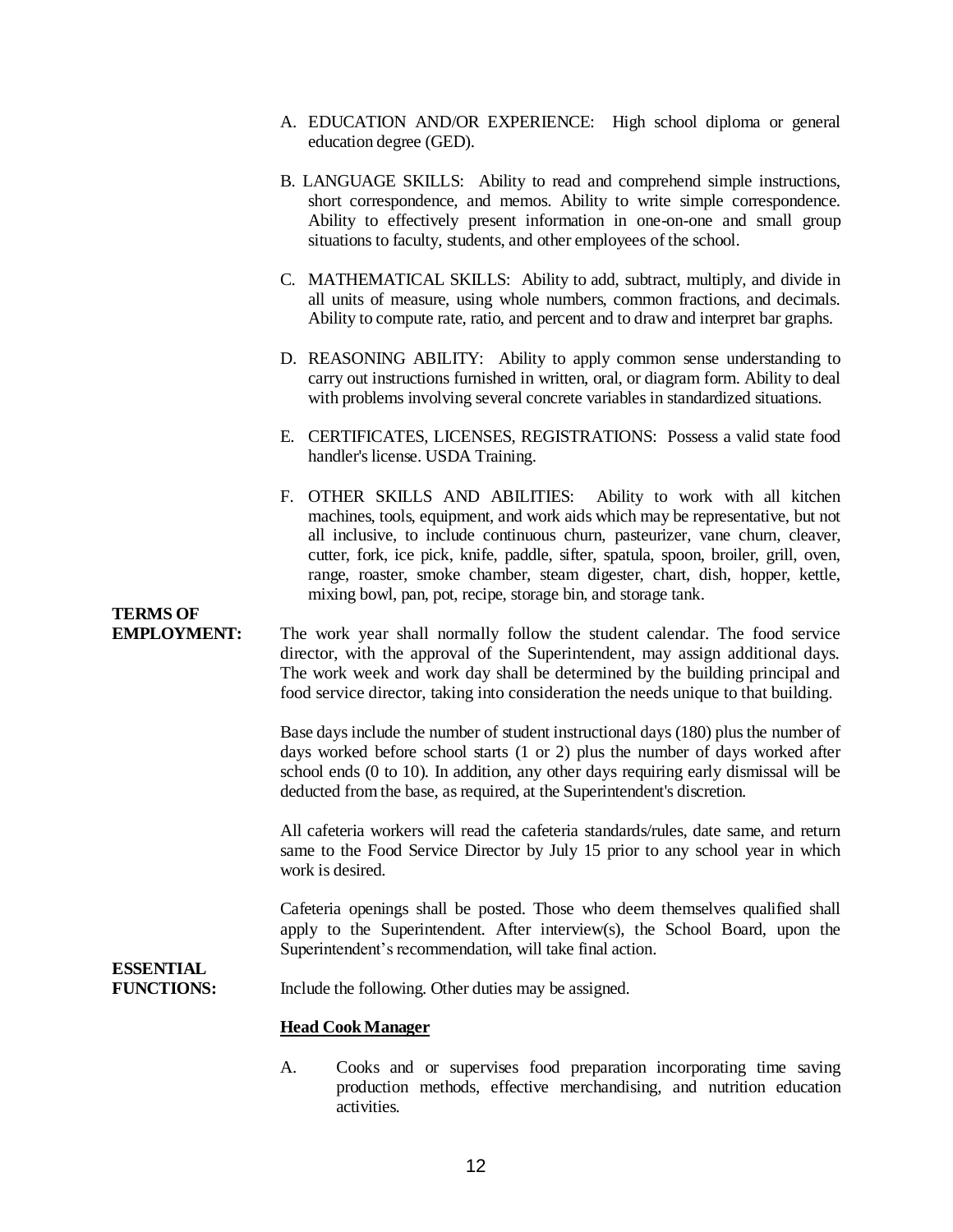- B. Implements the school meal pattern and evaluates menus in accordance with district standards.
- C. Makes nutritionally equivalent substitutions in menus within guidelines when needed.
- D. Regularly assesses food acceptability and food waste, reporting findings for future menu planning.
- E. Modifies recipes to meet the dietary guidelines for child nutrition.
- F. Orders food and supplies according to established specifications and procedures.
- G. Ensures that food is thawed, served, and held at the correct temperatures.
- H. Ensures the use of the appropriate serving utensils and portion control.
- I. Sees recommended standard procedures, records, and forms to order food and supplies.
- J. Communicates equipment needs to the food service director.
- K. Inspects refrigeration and freezer units on a regular basis.
- L. Assumes responsibility for receiving, storing, handling, preparing, and serving of food according to established standards.
- M. Signs invoices to acknowledge receipt of goods only after ascertaining delivered amounts are the same as stated on the invoice.
- N. Inspects goods received for quality and for the return of incorrect or unacceptable goods.
- O. Sees that all food and supplies are stored in accordance with recommended storage requirements.
- P. Ensures the use of standardized recipes in food preparation.
- Q. Provides instruction in the proper use of all equipment.
- R. Follows established procedures for emergencies.
- S. Assures that sanitation and safety practices in all phases of the school food service operation meet established standards.
- T. Follows procedures for maintaining safe and sanitary conditions in the storage, preparation, and service of food.
- U. Enforces standards of personal hygiene and grooming including dress, appearance, habits, etc. among staff.
- V. Knows the use and operation of fire extinguishers for each type of fire.
- W. Reports accidents and refers potential safety hazards to the food service director.
- X. Maintains a required system of accountability.
- Y. Prepares and maintains required records.
- Z. Implements approved procedures for cash collections and prepaid sales.
- AA. Determines accurate meal counts by category (free, reduced, paid etc).
- BB. Ensures that the daily food production records are prepared.
- CC. Maintains a system for recording invoices, inventories, and preparing time sheets.
- DD. Prepares and submits all required records, forms, invoices and information as scheduled or on a timely basis.
- EE. Manages the program in accordance with federal, state, and local requirements.
- FF. Prevents discriminatory practices.
- GG. Protects the identity of students receiving free and reduced price meals.
- HH. Observes all rules and regulations of U.S.D.A. in the operation of the school food service program.
- II. Performs any other duties as needed or assigned.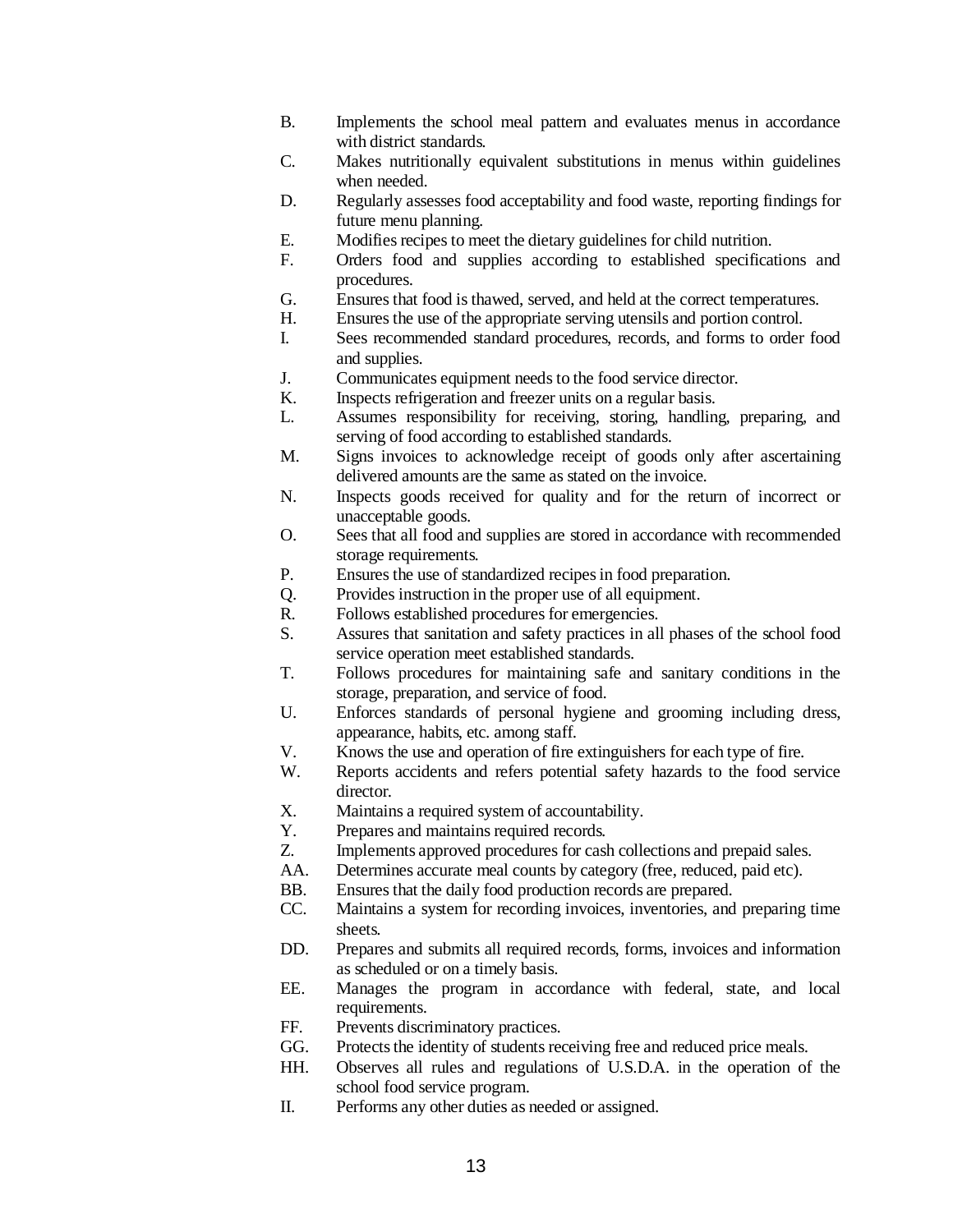### **Office Assistant**

- A. Travels to each school and picks up the Food Service deposits along with any paperwork that needs to come back to the Food Service office.
- B. Takes the deposit to the bank daily and then returns the bank deposit slips to the Food Service Office.
- C. Assists the Food Service Director with any computer issues that arise with the Point of Sale system.
- D. Knowledgeable about and able to trouble shoot at each one of the cafeteria computers.
- E. Creates new, updates and deletes items, updates and changes pricing as needed at each school and then combines each school onto one corporation inventory monthly.
- F. Takes care of updating all food order guides from food vendors on a regular basis and enters food orders on the Internet as needed.
- G. Creates menus for Head Start breakfasts, lunches, and snacks.
- H. Keeps recipe book updated, costing out each menu (every item with more than one ingredient).
- I. Assists Food Service Director with the approval and/or denial of Free and Reduced Applications.
- J. Performs any other duties as needed or assigned.

### **Assistant Cook/ Baker/Salad Maker**

- A. Assists the Head Cook to prepare and serve a balanced, nutritional lunch for all students and staff.
- B. Assists the Head Cook in maintaining an efficient, clean, attractive kitchen and cafeteria facility.
- C. Tallies daily cash proceeds from computer.
- D. Prepares and serves food according to standards related to sanitary conditions.
- E. Follows work schedules required for the cleaning of work areas, utensils, and equipment.
- F. Follows standards of sanitation in personal grooming.
- G. Operates and cleans equipment according to procedures.
- H. Uses, cleans and stores knives and potentially dangerous small equipment items according to procedures.
- I. Uses objective and subjective indicators to evaluate food quality.
- J. Measures and or weighs ingredients according to instructions.
- K. Follows standardized recipes.
- L. Uses equipment correctly.
- M. Uses correct utensils for preparation and serving.
- N. Uses efficient work techniques.
- O. Adjusts recipes for desired yield.
- P. Serves correct portions of food in an attractive manner.
- Q. Follows standards to check temperature of food and equipment.
- R. Follows meal pattern requirements in serving student meals.
- S. Assists with inventories as needed.
- T. Accurately completes required records and forms.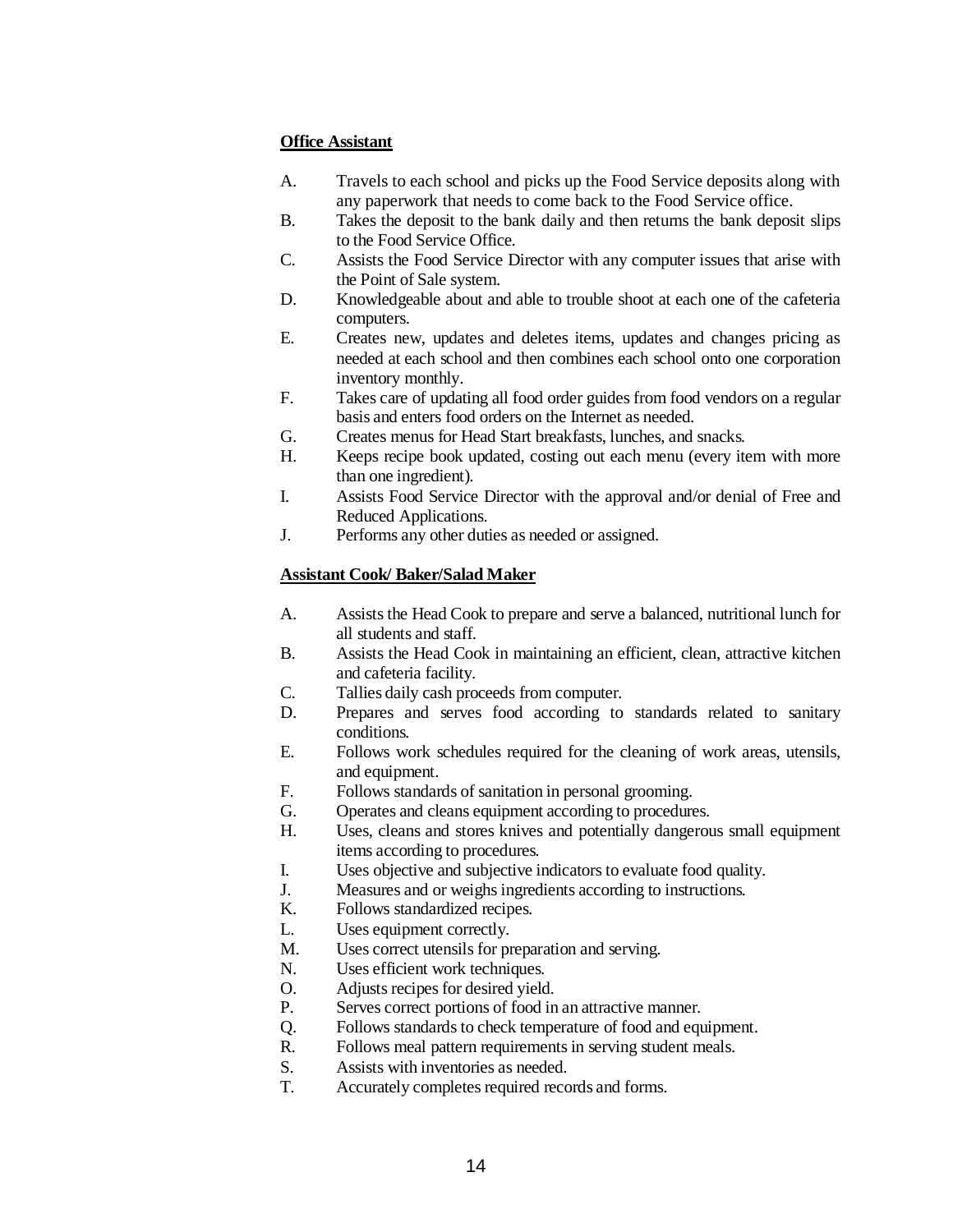- U. Follows school and departmental regulations related to food service employees.
- V. Performs responsibilities as outlined in job description.
- W. Knows division of responsibilities and lines of communication within the school and school district.
- X. Relates and communicates positively with students, co-workers, school staff, and parents.
- Y. Utilizes work simplification techniques.
- Z. Performs any other duties as needed or assigned.

### **Luncheon Worker/Helper:**

- A. Follows work schedules required for cleaning of work areas, utensils, and equipment.
- B. Follows standards of sanitation in personal grooming.
- C. Operates and cleans equipment according to procedures.
- D. Uses, cleans, and stores knives and potentially dangerous small equipment items according to procedures.
- E. Uses objective and subjective indicators to evaluate food quality.
- F. Measures and or weighs ingredients according to instructions.
- G. Follows standardized recipes.
- H. Uses equipment correctly.
- I. Uses correct utensils for preparation and serving.
- J. Follows assigned work schedules.
- K. Uses efficient work techniques.
- L. Relates the importance of school meals to the health of students.
- M. Serves correct portions of food in an attractive manner.
- N. Follows standards to check temperature of food and equipment.
- O. Follows meal pattern requirements in serving student meals.
- P. Follows school and departmental regulations related to food service personnel.
- Q. Performs responsibilities as outlined in job description.
- R. Knows and observes division of responsibilities and lines of communication within school and school district.
- S. Relates and communicates positively with students, co-workers, school staff and parents.
- T. Utilizes work simplification techniques.
- U. Performs any other duties as needed or assigned.

### **PHYSICAL**

**DEMANDS:** The physical demands described here are representative of those that must be met by an employee to successfully perform the essential functions of this job. Reasonable accommodations may be made to enable individuals with disabilities to perform the essential functions.

> While performing the duties of this job, the employee is regularly required to stand; walk; use hands to finger, handle, or feel objects, tools, or controls; reach with hands and arms; talk or hear; and taste or smell.

> The employee must occasionally lift and/or move up to 50 pounds, up to 25 pounds frequently, and up to 20 pounds constantly. Specific vision abilities required by this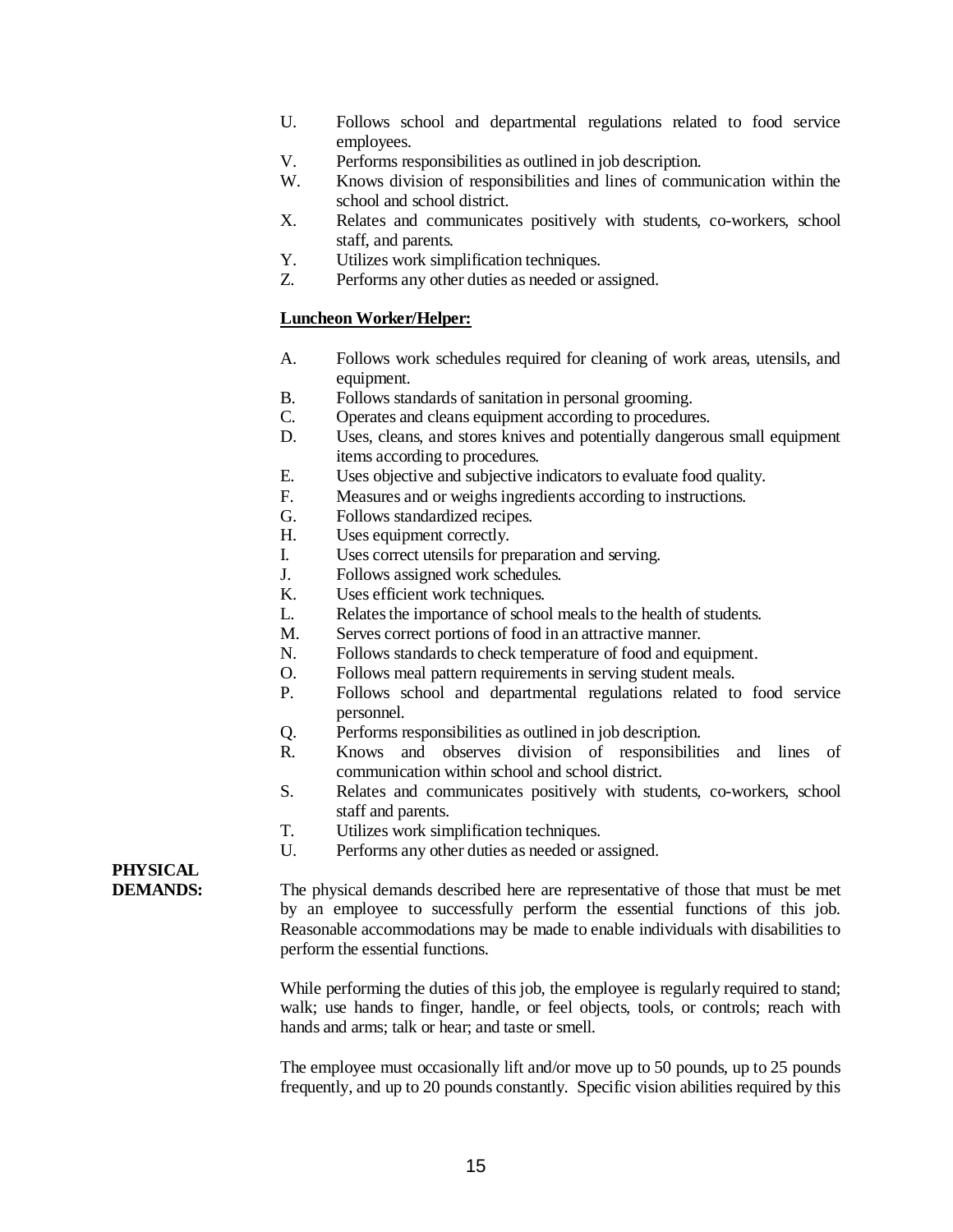job include close vision, distance vision, color vision, peripheral vision, depth perception, and the ability to adjust focus.

## **WORK**

.

**ENVIRONMENT:** The work environment characteristics described here are representative of those an employee encounters while performing the essential functions of this job. Reasonable accommodations may be made to enable individuals with disabilities to perform the essential functions.

> The employee is subject to extreme heat and temperature sufficiently high to cause marked bodily discomfort. Additionally, the employee is subject to variations in temperature, which accompany extreme heat and are sufficiently marked and abrupt to cause marked bodily reactions.

The noise level in the work environment is usually loud.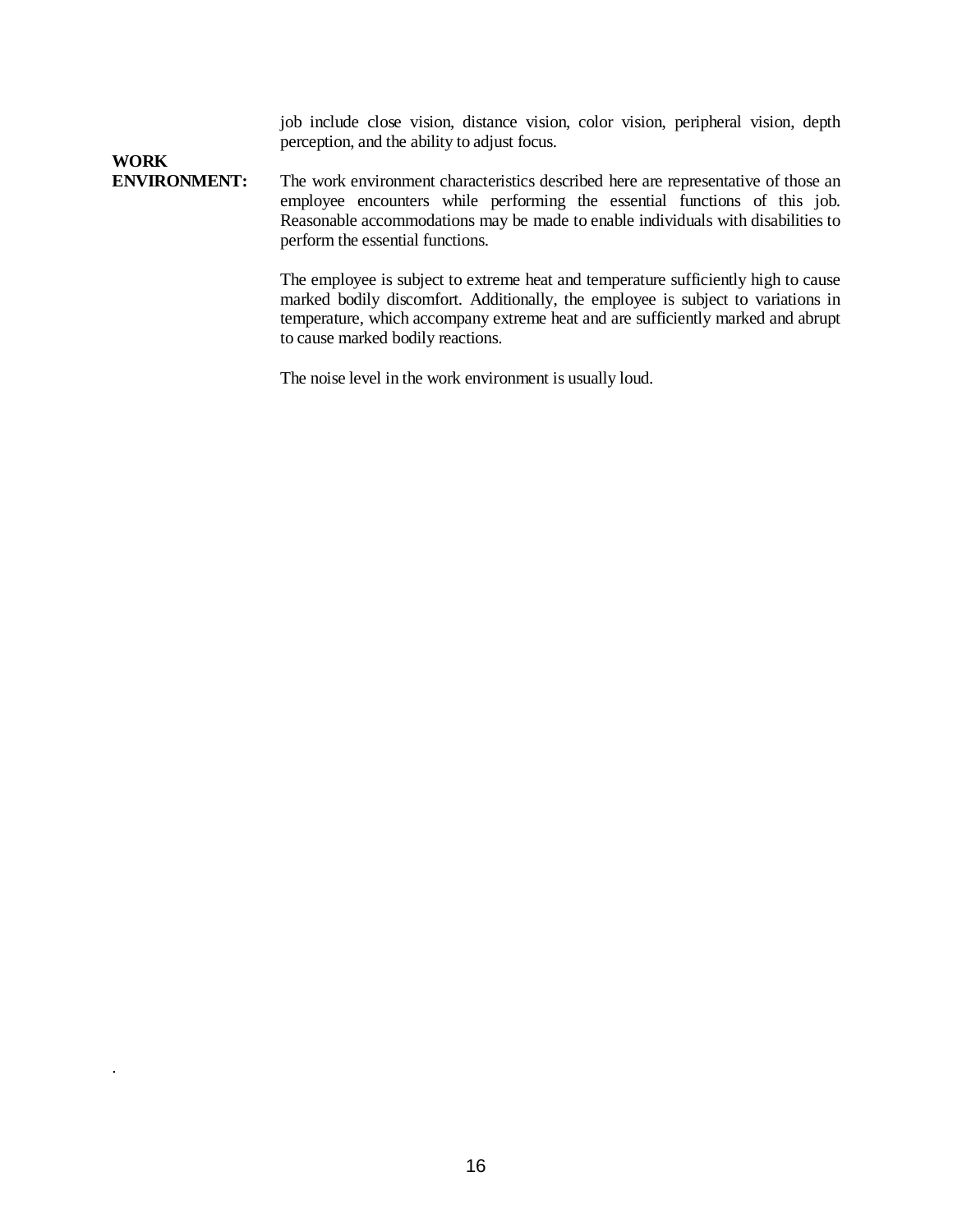### **TITLE: SUMMER MAINTENANCE**

- **REPORTS TO:** Director of Maintenance and School Administrators
- **SUMMARY:** Performs duties to prepare the buildings and grounds for the new school year.
- **REQUIREMENTS:** To perform this job successfully, an individual must be able to perform each essential function satisfactorily. The requirements listed below are representative of the knowledge, skill, and/or ability required. Reasonable accommodations may be made to enable individuals with disabilities to perform the essential functions.
	- A. EDUCATION AND/OR EXPERIENCE: Minimum of high school diploma
	- B. LANGUAGE SKILLS: Ability to read and interpret documents such as safety rules, operating and maintenance instructions, and procedure manuals. Ability to write routine reports and correspondence.
	- C. MATHEMATICAL SKILL: Ability to apply concepts such as fractions, percentages, ratios, and proportions to practical situations.
	- D. REASONING ABILITY: Ability to solve practical problems and deal with a variety of concrete variables in situations where only limited standardization exists. Ability to interpret a variety of instructions furnished in written, oral, diagram, or schedule form.
	- E. CERTIFICATES, LICENSES, REGISTRATIONS: Possess a valid state driver's license.
	- F. OTHER SKILLS AND ABILITIES: Ability to operate all custodial cleaning equipment; ability to work on ladders and scaffolding; ability to relate well to other employees and community members.

### **EMPLOYMENT:** Summer hours as requested by the Superintendent or Maintenance Supervisor.

### **ESSENTIAL**

**TERMS OF**

**FUNCTIONS:** Painting, mowing, and other maintenance duties.

### **PHYSICAL**

**DEMANDS:** The physical demands described here are representative of those that must be met by an employee to successfully perform the essential functions of this job. Reasonable accommodations may be made to enable individuals with disabilities to perform the essential functions.

> While performing the duties of this job, the employee is regularly required to talk or hear. The employee frequently is required to stand; walk; sit; use hands to finger, handle, or feel objects, tools, or controls; reach with hands and arms; and taste or smell.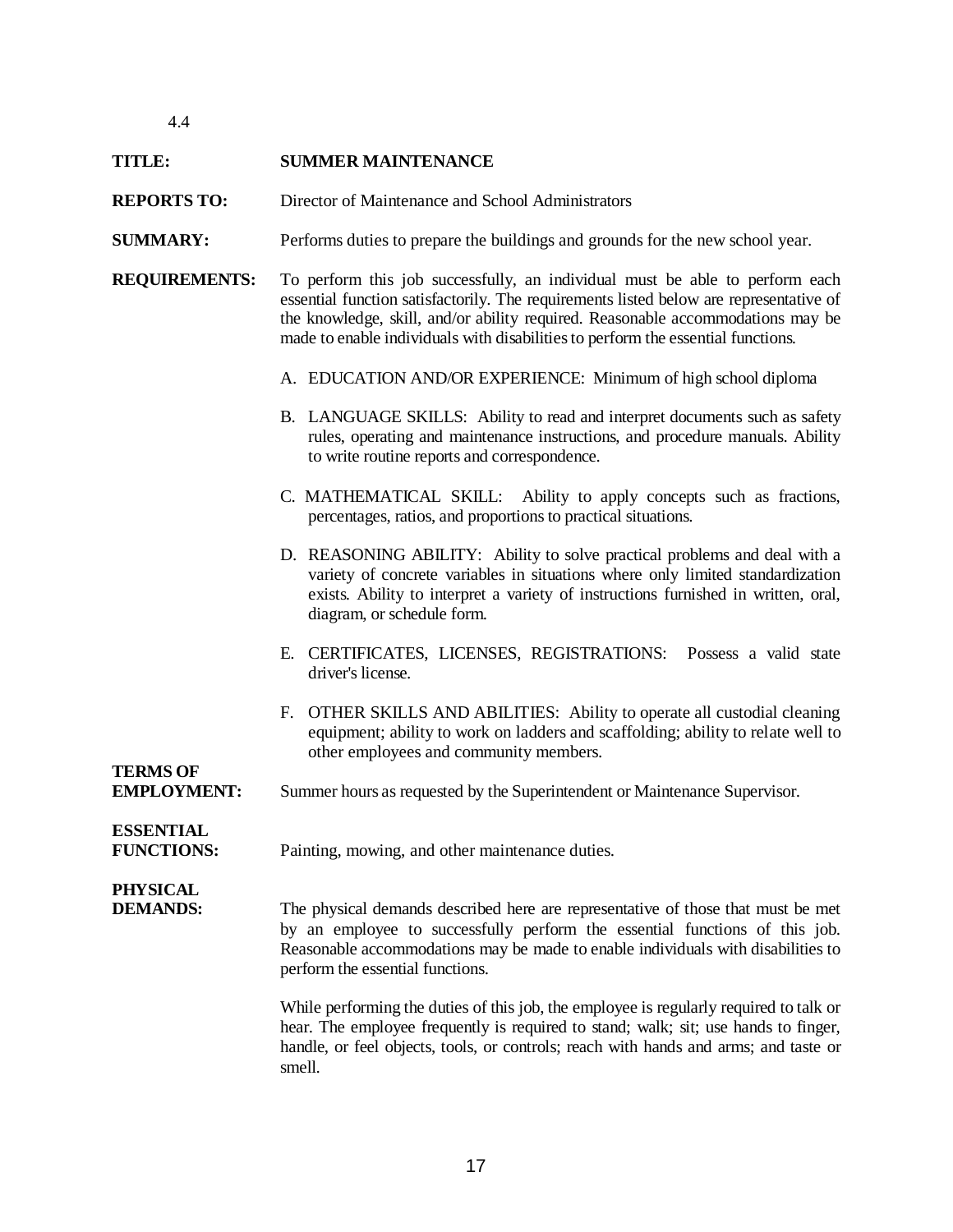The employee must frequently lift and/or move up to 10 pounds and occasionally lift and/or move up to 50 pounds. Specific vision abilities required by this job include close vision, distance vision, color vision, peripheral vision, depth perception, and the ability to adjust focus.

### **ENVIRONMENT:** The work environment characteristics described here are representative of those an employee encounters while performing the essential functions of this job. Reasonable accommodations may be made to enable individuals with disabilities to perform the essential functions.

**WORK**

The noise level in the work environment is usually moderate.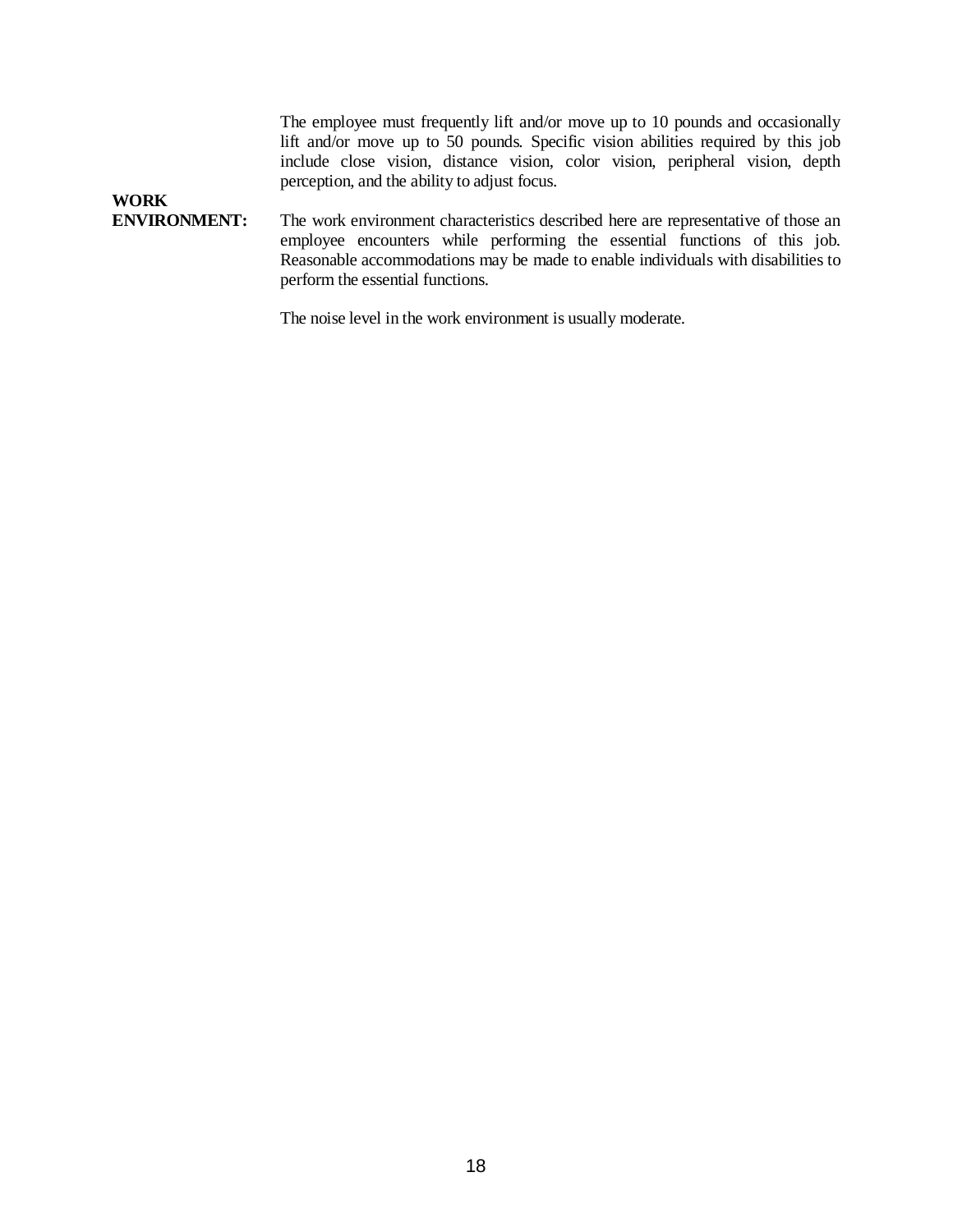### **TITLE: NURSE ASSISTANT**

**REPORTS TO:** Building Principals, Corporation Nurse, and School Administrators

The Nurse Assistant may be entitled to compensation for five (5) holidays: Labor Day, Thanksgiving (2), Good Friday, and Memorial Day provided he/she works the day before the scheduled holiday/break and the day after.

**SUMMARY**: Performs routine first aid procedures with students and staff at elementary schools.

**REQUIREMENTS:** To perform this job successfully, an individual must be able to perform each essential function satisfactorily. The requirements listed below are representative of the knowledge, skill, and/or ability required. Reasonable accommodations may be made to enable individuals with disabilities to perform the essential functions.

A.EDUCATION AND/OR EXPERIENCE in one of the following areas.

- 1. Bachelor's Degree in Nursing
- 2. LPN Certification
- 3. CNA Certification
- 4. Paramedic Certification
- 5. Registered Medical Assistant minimum qualification
- B. LANGUAGE SKILLS: Ability to read and interpret documents such as safety rules, operating and maintenance instructions, and procedure manuals. Ability to write routine reports and correspondence. Ability to speak effectively before groups of children, parents or employees of the school organization.
- C. MATHEMATICAL SKILL: Ability to apply concepts such as fractions, percentages, ratios, and proportions to practical situations.
- D. REASONING ABILITY: Ability to solve practical problems and deal with a variety of concrete variables in situations where only limited standardization exists. Ability to interpret a variety of instructions furnished in written, oral, diagram, or schedule form.
- E. CERTIFICATES, LICENSES, REGISTRATIONS: Possess a valid state driver's license.
- F. OTHER SKILLS AND ABILITIES: Ability to relate well to other employees, students, parents, and community members.

### **TERMS OF**

**EMPLOYMENT:** The work year shall normally follow the student calendar. Exceptions to this may occur due to funding or other factors. A thirty-minute unpaid lunch period is provided.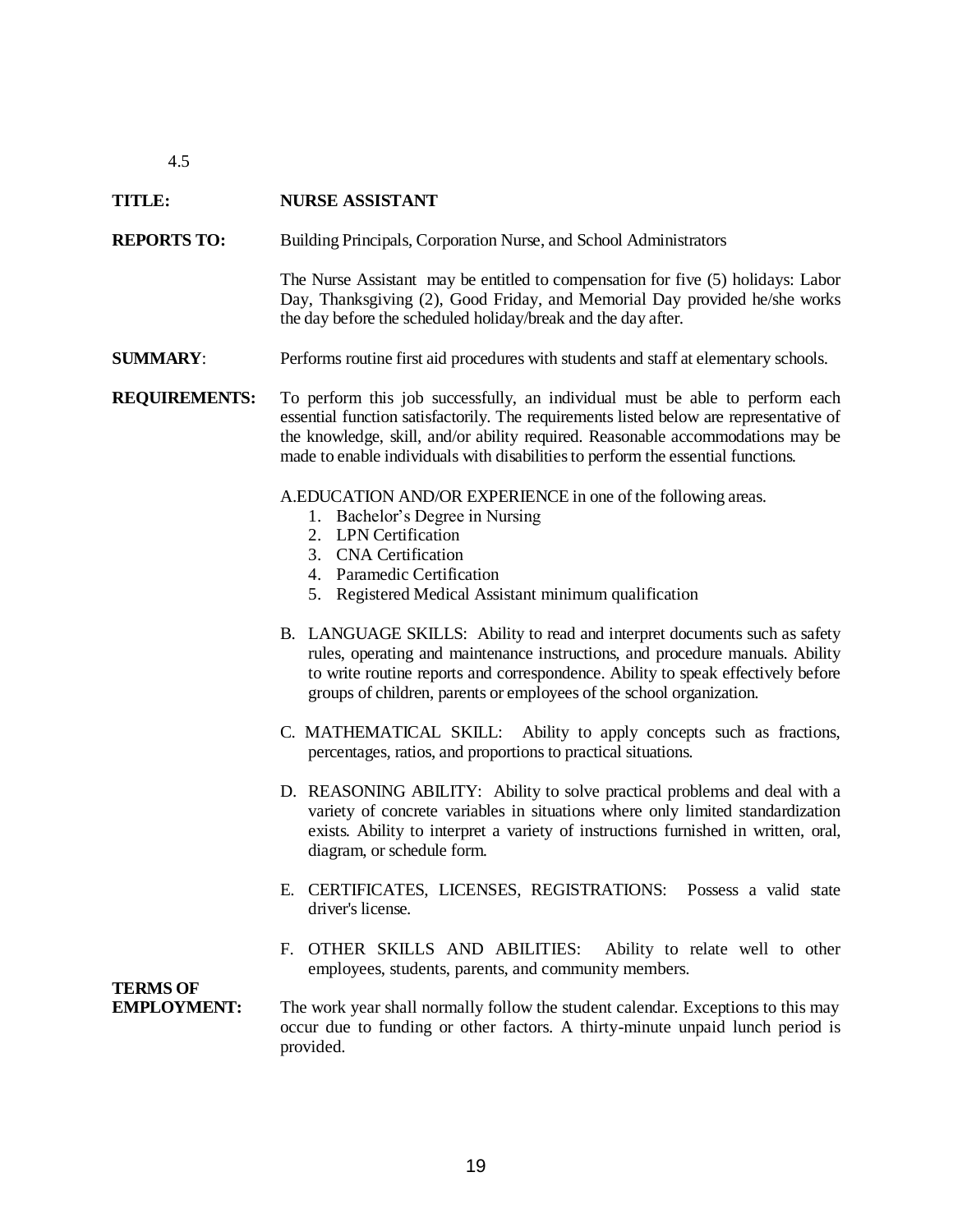| <b>ESSENTIAL</b>                   | Nurse clerk openings shall be posted. Those who deem themselves qualified shall<br>apply to the Superintendent. After interview(s), the School Board, upon the<br>Superintendent's recommendation, will take final action.                                                                                                                                                                                                                                                                                           |
|------------------------------------|----------------------------------------------------------------------------------------------------------------------------------------------------------------------------------------------------------------------------------------------------------------------------------------------------------------------------------------------------------------------------------------------------------------------------------------------------------------------------------------------------------------------|
| <b>FUNCTIONS:</b>                  | Include the following. Other duties may be assigned.                                                                                                                                                                                                                                                                                                                                                                                                                                                                 |
| <b>PHYSICAL</b><br><b>DEMANDS:</b> | A. Administers first aid to students and staff.<br>B. Contacts parents as needs arise.<br>C. Performs lice head checks as needed.<br>D. Maintains records to assist corporation nurse in filing required state reports.<br>E. Maintains health records of students.<br>F. Maintains confidentiality of personal health information in accordance with<br>current law.<br>G. Performs any reasonable request of school principal.<br>The physical demands described here are representative of those that must be met |
|                                    | by an employee to successfully perform the essential functions of this job.<br>Reasonable accommodations may be made to enable individuals with disabilities<br>to perform the essential functions.<br>While performing the duties of this job, the employee is regularly required to                                                                                                                                                                                                                                |
|                                    | stand; walk; use hands to finger, handle, or feel objects, tools or controls; reach<br>with hands and arms; climb or balance; stoop, kneel, crouch, or crawl; and talk or<br>hear.                                                                                                                                                                                                                                                                                                                                   |
|                                    | The employee must occasionally lift and/or move up to 100 pounds. Specific<br>vision abilities required by this job include close vision, distance vision, color<br>vision, peripheral vision, depth perception, and the ability to adjust focus.                                                                                                                                                                                                                                                                    |
| <b>WORK</b><br><b>ENVIRONMENT:</b> | The work environment characteristics described here are representative of those<br>an employee encounters while performing the essential functions of this job.<br>Reasonable accommodations may be made to enable individuals with disabilities<br>to perform the essential functions.                                                                                                                                                                                                                              |
|                                    | While performing the duties of this job, the employee occasionally works near<br>moving mechanical parts occasionally exposed to fumes or airborne particles and<br>toxic or caustic chemicals.                                                                                                                                                                                                                                                                                                                      |
|                                    | The noise level in the work environment is usually moderate.                                                                                                                                                                                                                                                                                                                                                                                                                                                         |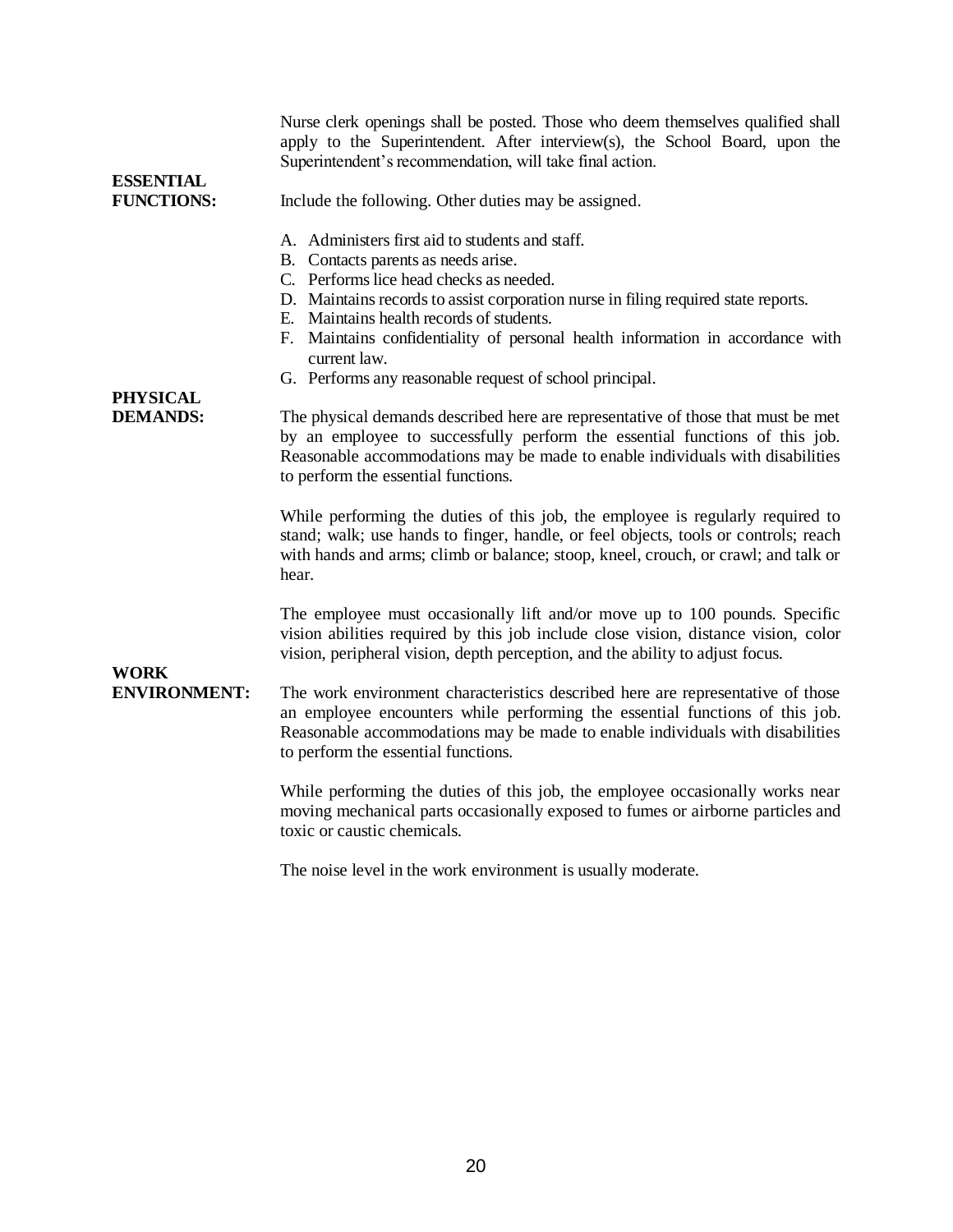#### **TITLE: TITLE ONE INTERVENTIONIST**

**REPORTS TO:** Building Principal and School Administrators

All interventionists may be entitled to compensation for five (5) holidays: Labor Day, Thanksgiving (2), Good Friday, and Memorial Day provided they work the day before and the day after the scheduled holiday/break.

- **SUMMARY**: Assists teaching staff of public elementary school by performing any combination of the following instructional tasks in the classroom.
- **REQUIREMENTS:** To perform this job successfully, an individual must be able to perform each essential function satisfactorily. The requirements listed below are representative of the knowledge, skill, and/or ability required. Reasonable accommodations may be made to enable individuals with disabilities to perform the essential functions.
	- A. EDUCATION AND/OR EXPERIENCE: Interventionists must have a teaching degree.
	- B. LANGUAGE SKILLS: Ability to read and interpret documents such as safety rules, operating and maintenance instructions, and procedure manuals. Ability to write routine reports and correspondence. Ability to speak effectively before groups of children, parents or employees of the school organization.
	- C. MATHEMATICAL SKILL: Ability to apply concepts such as fractions, percentages, ratios, and proportions to practical situations.
	- D. REASONING ABILITY: Ability to solve practical problems and deal with a variety of concrete variables in situations where only limited standardization exists. Ability to interpret a variety of instructions furnished in written, oral, diagram, or schedule form.

# **TERMS OF**

**EMPLOYMENT:** The work year shall normally follow the student calendar. Exceptions to this may occur due to funding or other factors. The workweek shall normally be Monday through Friday, six (6) hours per day, five (5) days per week unless other schedules are established to meet school and funding needs. A thirty-minute unpaid lunch period is provided. The building principal will schedule the lunch hour and breaks.

> Interventionist openings shall be posted. Those who deem themselves qualified shall apply to the Superintendent. After interview(s), the School Board, upon the Superintendent's recommendation, will take final action.

### **ESSENTIAL**

**FUNCTIONS:** Include the following. Other duties may be assigned.

- A. Implement teaching strategies developed by the professional teaching staff on an individual or group basis.
- B. Under the direction of a professional employee, prepare materials for use for group or individual instruction.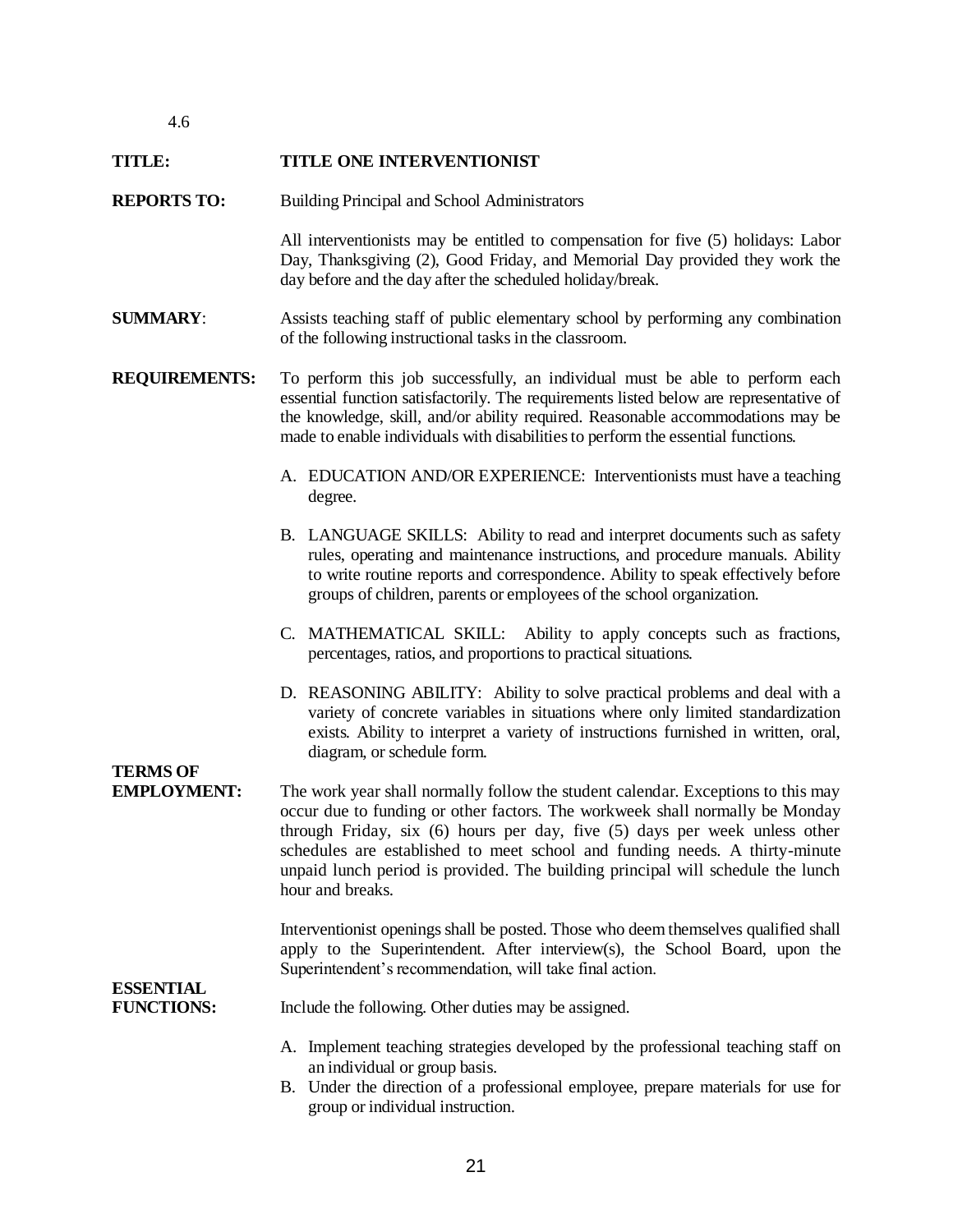- C. When appropriate, the interventionist shall assist the professional teaching staff in maintaining effective communications with the parents and community.
- D. Supervise students under the direction of a professional staff member.
- E. Operate any audio-visual equipment necessary for the instruction of students.
- F. Attend such meetings as may be deemed necessary and appropriate by administrative personnel.

# **PHYSICAL**

**DEMANDS:** The physical demands described here are representative of those that must be met by an employee to successfully perform the essential functions of this job. Reasonable accommodations may be made to enable individuals with disabilities to perform the essential functions.

> While performing the duties of this job, the employee is regularly required to talk or hear. The employee frequently is required to stand; walk; sit; use hands to finger, handle, or feel objects, tools, or controls; reach with hands and arms; and taste or smell.

> The employee must frequently lift and/or move up to 10 pounds and occasionally lift and/or move up to 50 pounds. Specific vision abilities required by this job include close vision, distance vision, color vision, peripheral vision, depth perception, and the ability to adjust focus.

> The employee should be able to use the following machines, tools, equipments, and work aids which may be representative, but not all inclusive, of those commonly associated with this type of work: Braille writer, pen, pencil, pointer, slate, stylus, projector, public address system, tape recorder, blackboard, chalk, charts, diagrams, examinations, manuals, maps, publications, reference books, textbooks, and computers.

# **WORK**

**ENVIRONMENT:** The work environment characteristics described here are representative of those an employee encounters while performing the essential functions of this job. Reasonable accommodations may be made to enable individuals with disabilities to perform the essential functions.

The noise level in the work environment is usually moderate.